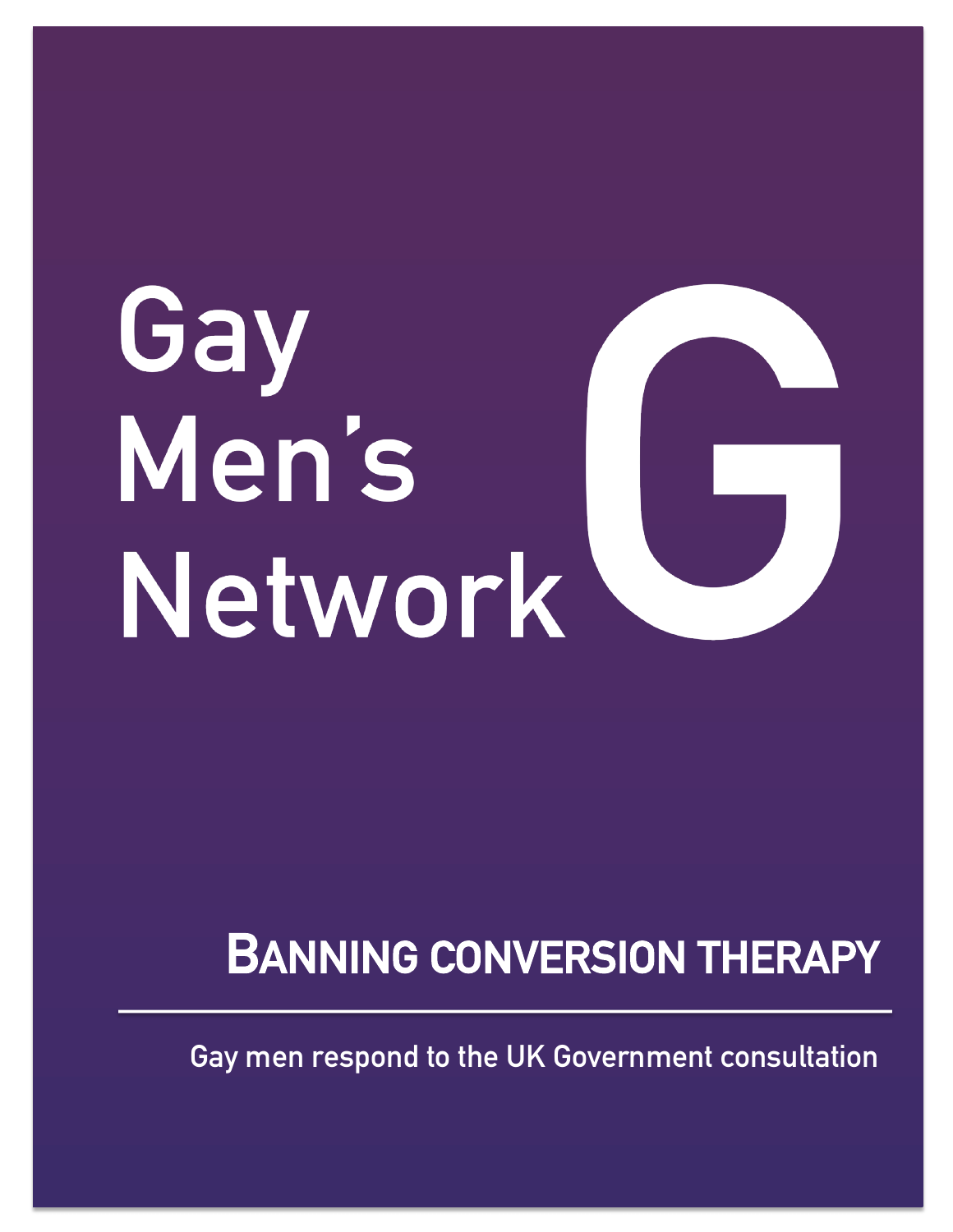#### **Table of Contents**

| 1              | <b>WHO WE ARE</b>                                                                      | 1                       |
|----------------|----------------------------------------------------------------------------------------|-------------------------|
| 2 <sup>1</sup> | THE SERIOUSNESS OF THE PRESENT MOMENT                                                  | $\overline{2}$          |
| 3              | <b>OUR CORE PRINCIPLES</b>                                                             | $\overline{\mathbf{A}}$ |
| 4              | RESPONSES TO CHAPTER 3 OF THE CONSULTATION: PREVALENCE OF<br><b>CONVERSION THERAPY</b> | 6                       |
| 5              | OUR SPECIFIC OBSERVATIONS AND CRITICISMS OF THE COVENTRY DATA                          | $\overline{7}$          |
| 6              | THE DANGERS OF BASING POLICY ON "GENDER IDENTITY"                                      | 9                       |
| $\overline{7}$ | <b>BASIS OF RESPONSE</b>                                                               | 11                      |
| 8              | <b>RESPONSES TO INDIVIDUAL QUESTIONS</b>                                               | 11                      |
| 9              | <b>EQUALITIES IMPACTS APPRAISAL</b>                                                    | 23                      |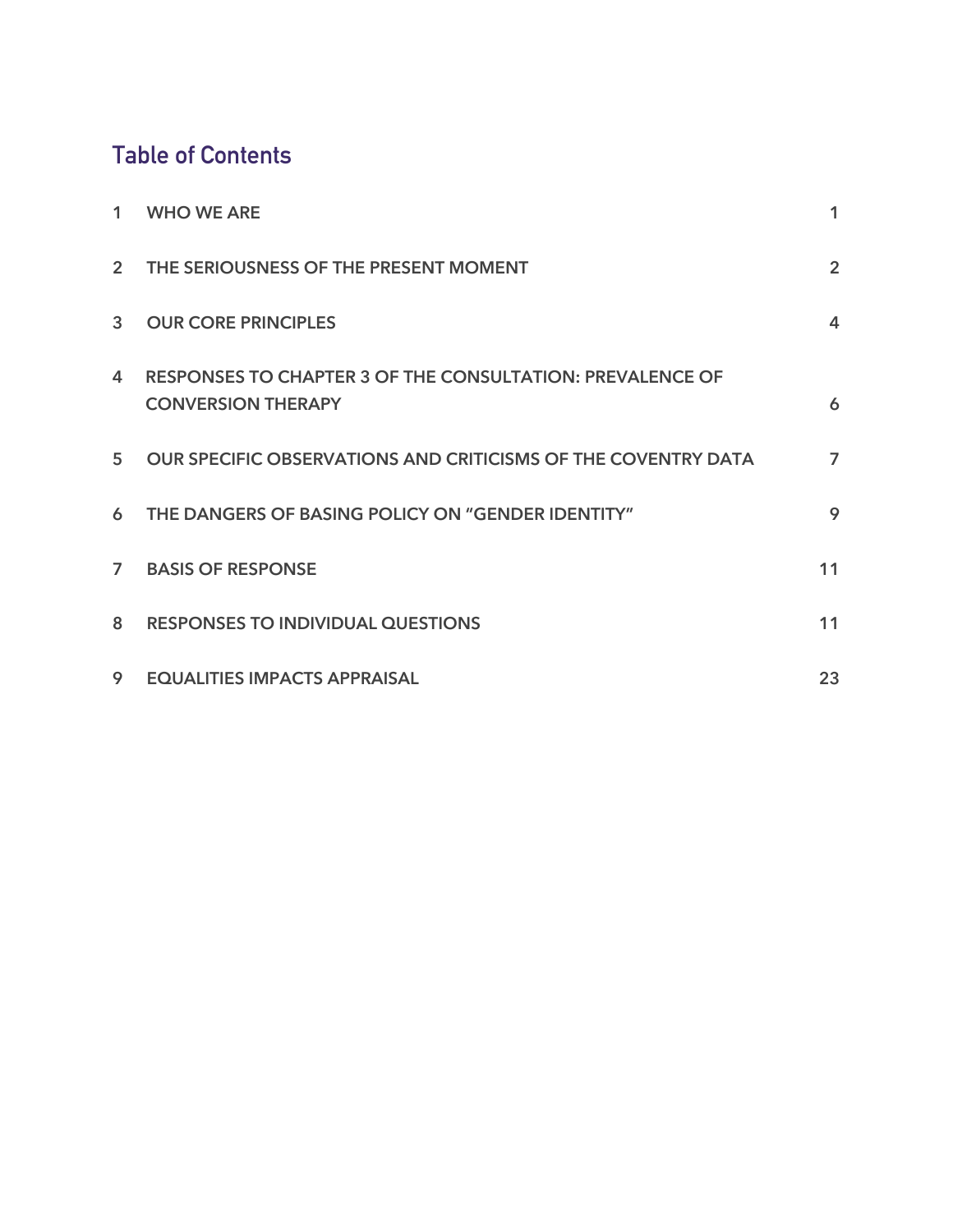#### **1 Who we are**

- 1. We are a group of gay men and supporters of all sexualities largely based in the UK. We come from a diverse range of backgrounds and professions, and we have pooled our expertise and resources to come together to respond on this vital issue. Our primary objective is to provide the perspective of gay males on a debate which is often framed as the conflict between women's and trans rights. Young gay males are also adversely affected where conversion therapy practices take place and our aim is to give those males a voice in this response – we have among our number males who have actually experienced conversion therapy so we can speak with authority on this issue.
- 2. While we commend any and all efforts to eradicate gay conversion therapy from our society, we are alarmed that criminalising talking therapies and other non-affirming treatments for young people presenting with gender dysphoria would lead to the conversion of many hundreds or thousands of people who would otherwise grow up to be happy and well-adjusted homosexuals. We believe that gender identity ideology, which encourages young people to transition based on a belief that they are "born in the wrong body" is a new and particularly insidious form of gay conversion therapy, made all the worse for its enthusiastic embrace by mainstream gay rights charities.
- 3. As members of a wider gay community, we are concerned that gender identity ideology is harmful to young gay, lesbian, and bisexual people; perpetuates regressive stereotypes about men, women, and homosexuals; encourages self-loathing among young homosexual people; drives people to make profound, irreversible, and often regretted changes to their bodies; and perhaps most cruelly, contributes to a culture in which young people are no longer glad to be gay. We also note that while, conversion therapy practices seriously harm gay people generally, lesbians are disproportionately by conversion based on gender dysphoria and changing patient cohort data from the Tavistock show. While gay conversion therapy has a history based in religious practices, the principal cause of modern gay conversion practices is the embrace of gender identity ideology which medicalises gender non-conforming young people. Gender nonconforming children who are often same-sex attracted live in an age where they are likely to be told they are born in the wrong body. While some youth transition without incident and go onto live happy lives, the existence of detransitioners shows that homophobically informed transition is a problem (which the Government recognises) and we offer our support and suggestions on that basis.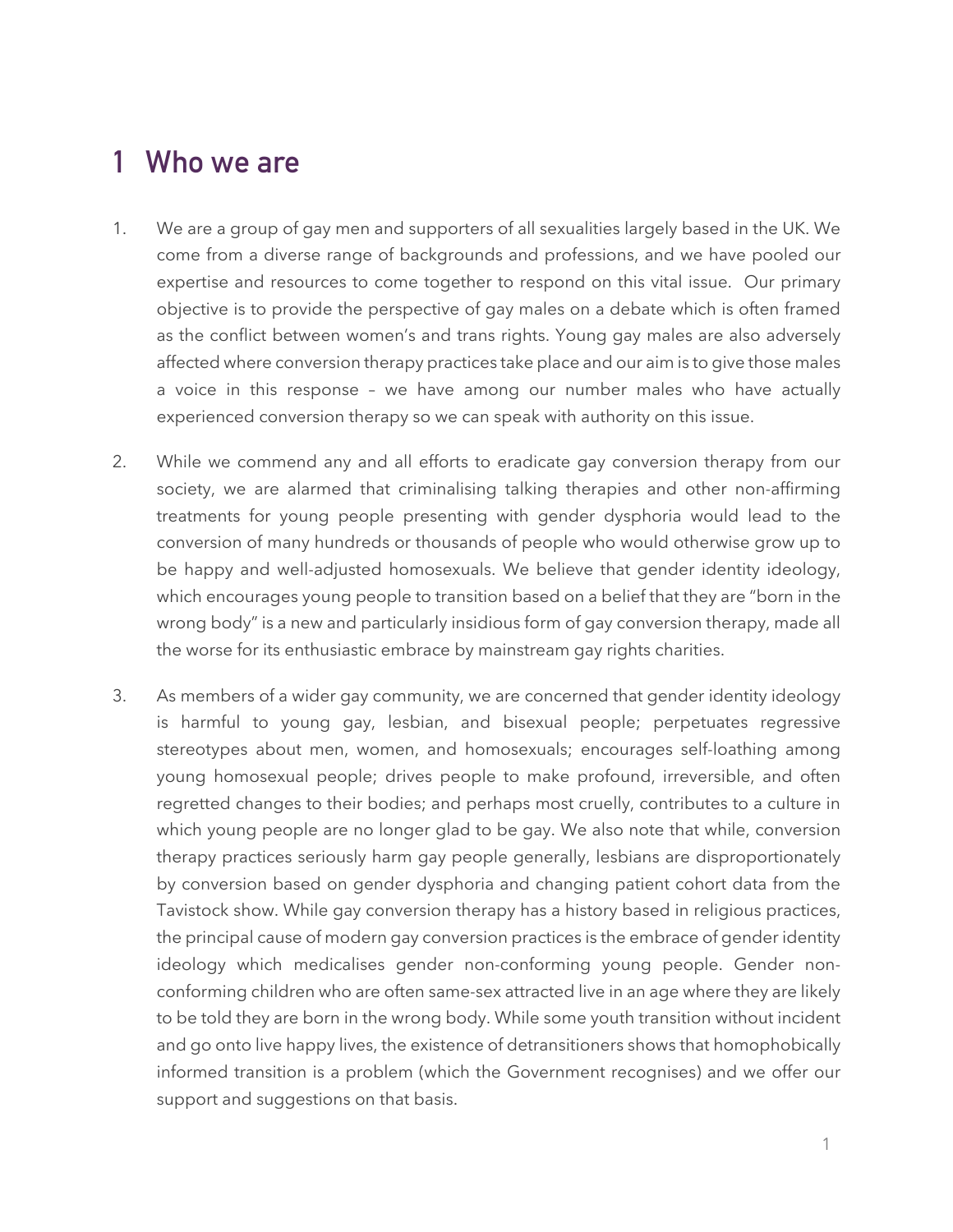## **2 The seriousness of the present moment**

- 4. Gay people in the United Kingdom face a political climate that is more homophobic than many of us can remember. Most alarmingly, our opponents today often come from the least expected direction. Earlier this year, for example, the CEO of Stonewall compared the same-sex attraction of lesbians to racism<sup>1</sup>. She has similarly compared dissent from gender identity ideology to antisemitism<sup>2</sup>. We are not lone voices in lamenting the embrace of gender identity by the mainstream gay rights movement, or the fact that former charities have turned, in just a few years, from good causes to extremist organisations. Our view is shared by several of Stonewall's founders such as Matthew Parris, who said that the organisation has become "tangled up in the trans issue" and "cornered into an extremist stance<sup>3</sup>". This context is essential for the Government fully to understand why so many gay people in the United Kingdom now fear the extraordinarily wide influence of the organisations which once represented us, and which many people assume still speak for us.
- 5. We are concerned that mainstream gay rights organisations are blind to the homophobia inherent to Gender identity ideology. In *Appleby v Tavistock<sup>4</sup>* (Case No. 2204772/2019) the court found clear evidence that the chief safeguarding officer at the Gender Identity Service, Ms. Sonia Appleby raised concerns that homophobic parents were, in effect, seeking gender-based conversion therapy for their same-sex attracted children. Prominent detransitioners (many of them same-sex attracted) speak to the reality of a new homophobia. We, as a group, are deeply concerned that mainstream gay organisations are fundamentally failing their constituency by refusing to speak about this issue because it exposes the logical contradictions of gender identity theory and homophobia embedded within however well-intentioned the doctrines may originally have been.
- 6. Conversion therapy as traditionally understood compelling people to change their sexuality through threats, bullying, prayer, 'counselling', aversion 'therapy' etc. – is thankfully rare in this country. In the last few years, however, we have seen the rise of a new and even more insidious form of conversion therapy in the form of homophobically motivated gender identity "treatment" for gender non-conforming youth, both in the

<sup>1</sup>https://www.dailymail.co.uk/news/article-10225111/Stonewall-brands-lesbians-sexual-racists-raising-concerns-sex-transgenderwomen.html

<sup>2</sup>https://www.thejc.com/news/uk/anger-grows-over-stonewall-boss-antisemitism-comment-1.517532

<sup>3</sup>https://www.thetimes.co.uk/article/stonewall-should-stay-out-of-trans-rights-war-xcz25nhdt

<sup>4</sup>https://assets.publishing.service.gov.uk/media/6149eb48d3bf7f05ac396f79/Ms\_S\_Appleby\_\_vs\_\_\_Tavistock\_and\_Portman\_NHS\_F oundation\_Trust.pdf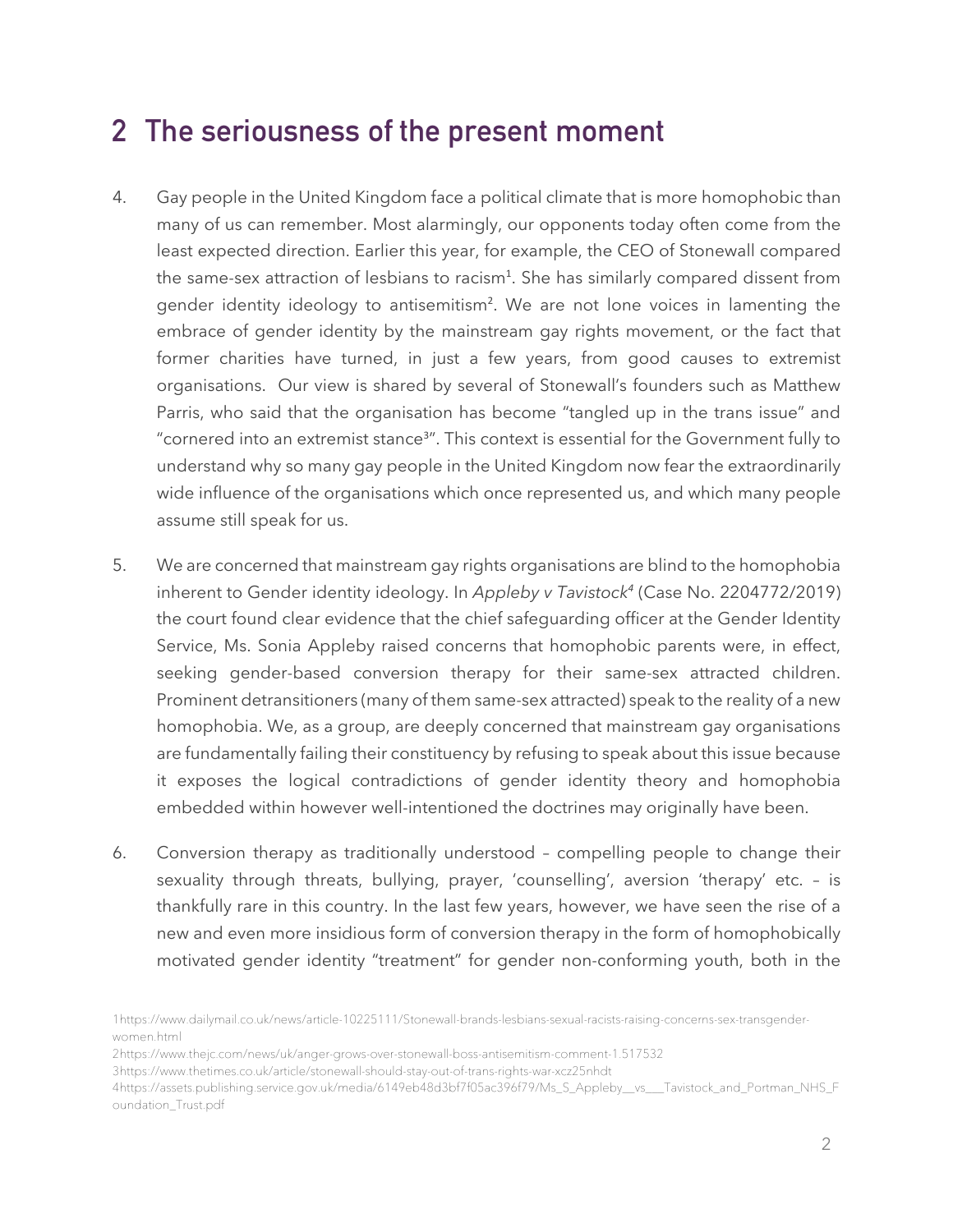United Kingdom and in other countries that have embraced gender identity theory. As noted by the court in the *Appleby* case, this is the conversion of young same-sex attracted people by ideologically-driven adults and organisations, who tell them they are born in the wrong body. This concern was repeated by Dr David Bell, a former employee and governor of the Gender Identity Development Service (GIDS) at the Tavistock & Portman NHS Foundation Trust ("the Tavistock") both in an internally commissioned report<sup>5</sup> and subsequently in the media. Dr Bell told the BBC investigative series "Nolan investigates6" that many gender non-conforming children referred to the Tavistock were simply gay and would, as they grew and developed naturally, accept this was the case. These concerns are wholly ignored by mainstream gay rights organisations; the result is that gay boys and lesbian girls are being put on a path that leads to lifelong medicalisation, sterilisation, and loss of sexual function. We believe this is self-evidently wrong and homophobic, in effect, gay youth are treated as second class patients to be "fixed" according to the principles of gender ideology which effectively punishes gender nonconformity with medicalisation while at the same denying any underpinning pathology.

7. We appreciate that the government is alive to this concern and note what the Secretary of State for Foreign, Commonwealth and Development Affairs and the Minister for Women and Equalities wrote in chapter 2 of the consultation document:

> *"This is also the case should a person try to change another from being transgender or to being transgender. It is important that a person experiencing gender dysphoria is able to openly explore what works for them without feeling pressured into any particular outcome. The government is determined to ensure that no person is put on a clinical pathway that is not right for them, and that young people are supported in exploring their identity without being encouraged towards one particular path. Forcing or coercing a person into this position would be considered conversion therapy."*

We share this concern and many of us feel compelled to prevent a situation in which same-sex attracted youth are pushed into trans identification on the basis of ideology, rather than a proper examination of what is right for them. Many (if not all) of the signatories to this response have remarked that they could easily have been candidates for gender-based conversion therapy because they were in some way "gender nonconforming "/ academic / autistic or a combination thereof when they were young men

<sup>5</sup> https://www.theguardian.com/society/2019/feb/23/child-transgender-service-governor-quits-chaos 6 https://www.bbc.co.uk/sounds/play/p09yk7dh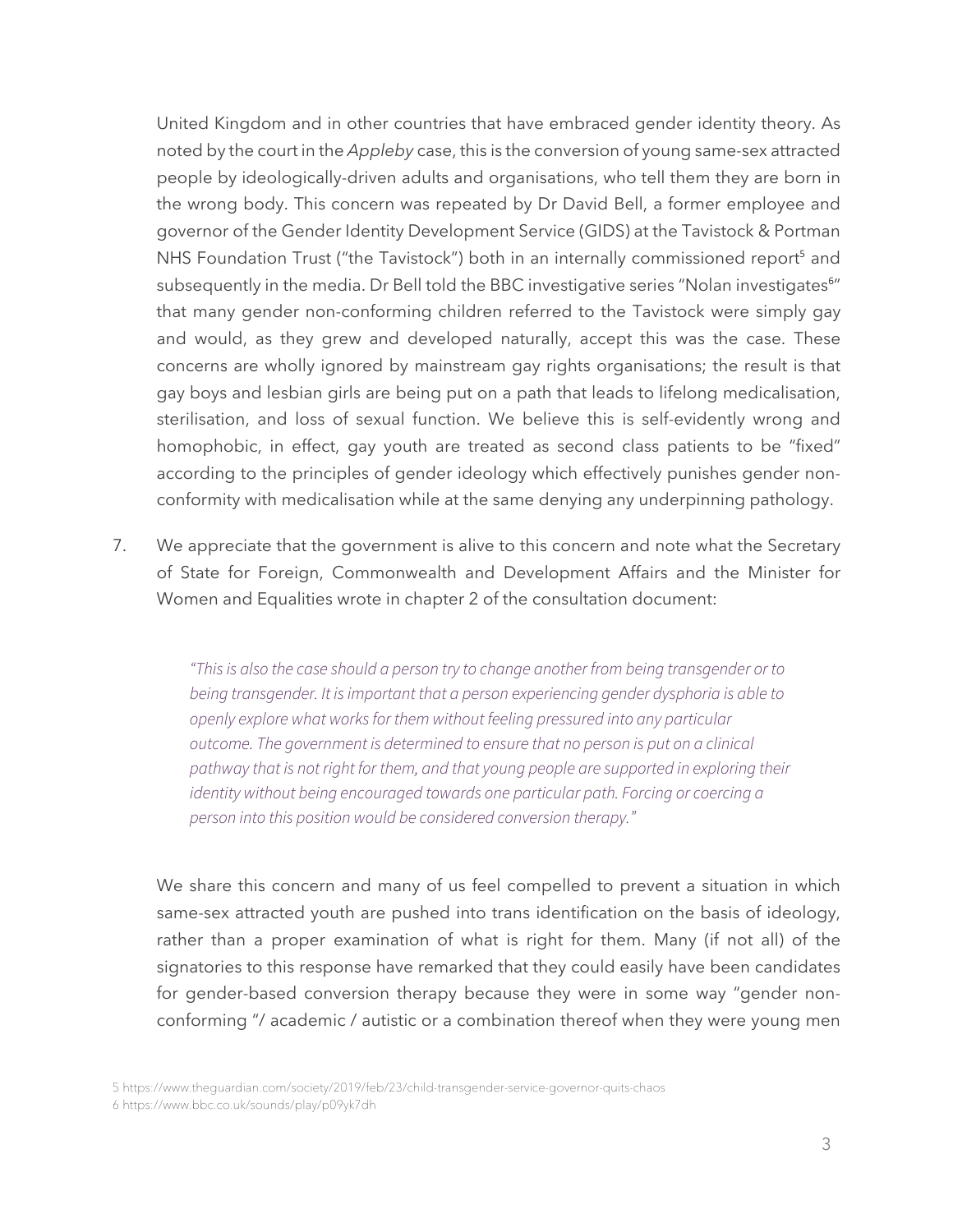and women. All have grown into same-sex attracted adults happy with their sexualities and gender presentation.

## **3 Our core principles**

- 8. Our general approach to this area of policy is governed by the following core principles shared by all signatories:
	- a. We believe in evidence-based policy making and the highest standards of legal protection for same-sex attracted and trans people. We believe some of the evidence provided to the government (particularly the Coventry University study) is of poor quality and that the conclusions are simply not justified by the data. We note that the author appears<sup>7</sup> to have taken ideological positions on social media.
	- b. We believe ideologically driven policymaking can misanalyse problems, pose safeguarding risk and lead to unworkable legislation that will not achieve its own objectives, or worse, harm same-sex attracted and other people. Some consultation respondents will bring an ideological perspective to this issue; we believe that giving weight to emotional arguments over empirical data and expert opinion can only lead to ill-defined legislation which serves ideological rather than practical and legal goals.
	- c. We believe it is important to recognise that this area of discussion takes place in a wider, highly charged debate about gay and trans rights where views are often polarised. Conversion Therapy bans have been enacted across the globe and in some cases the bans have functioned as a way of furthering the objectives of those who believe in the concept of "gender identity".
	- d. The signatories to this response do not accept gender identity theory; we believe it is regressive, intrinsically homophobic and reduces masculinity and femininity to a set of outdated stereotypes based on superficial gender presentation. We believe that young lesbians in particular are extremely vulnerable to messaging suggesting they are "born in the wrong body" as is evidenced from an unaccountable increase in the number of girls presenting as such at NHS gender services. (According to the Tavistock's own figures, between 2009 - 2019 the number of girls presenting at GIDS rose by 5337%) We are concerned that other respondents to this consultation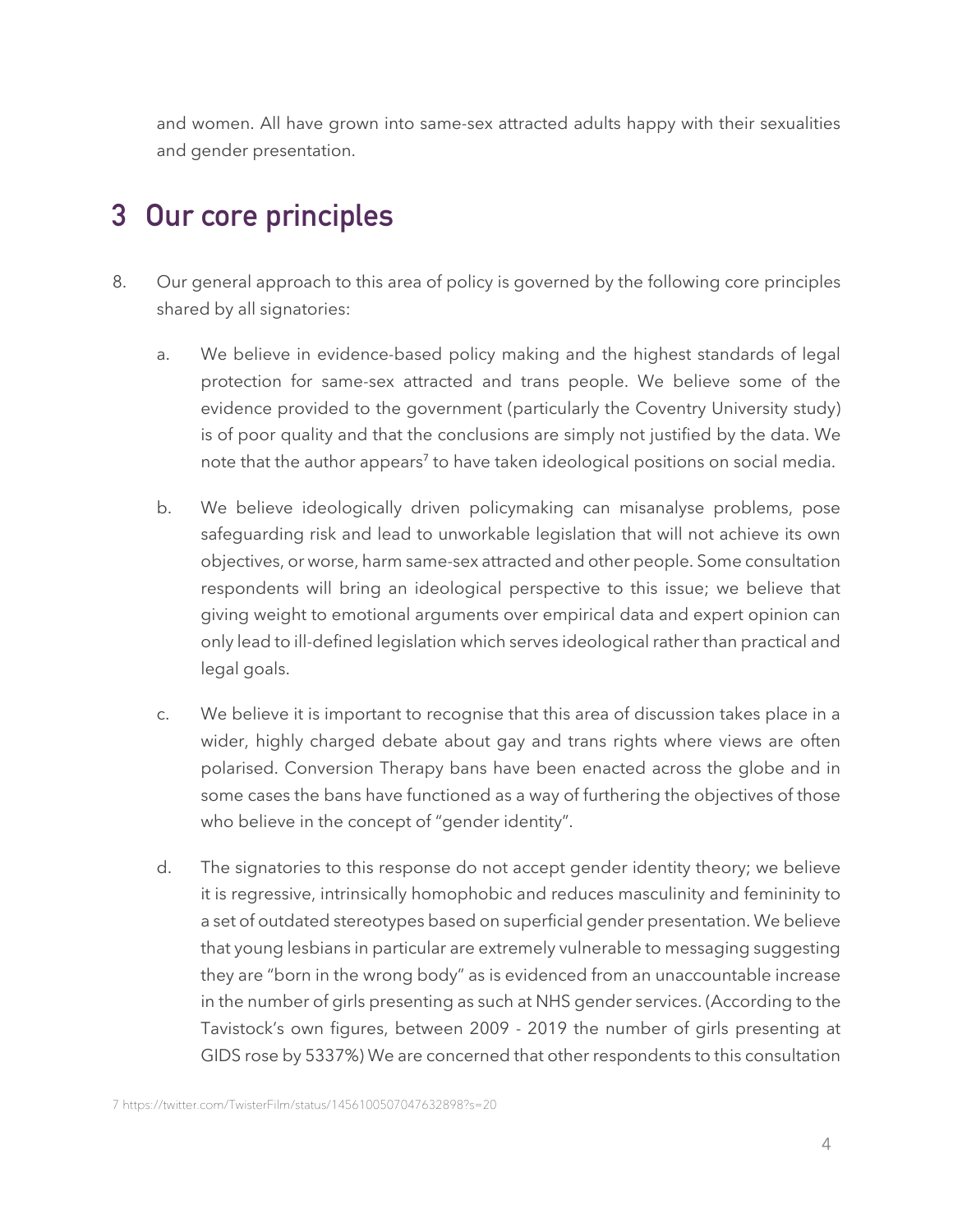will see in this legislation an opportunity to advocate for an "affirmation only" approach (a policy which forbids medical practitioners from exploring the reasons why a patient might feel themselves to be at odds with their sexed body). This risks the very thing this legislation is designed to avoid; namely, the conversion of young lesbians into trans 'males' which means double mastectomies, hysterectomies, loss of sexual function and potentially other serious complications.

- e. We believe that same-sex attraction is a fundamentally different concept from being a trans-identified person. Both constituencies are entitled to dignity, respect and to the rights in law we collectively enjoy. No party should lose any rights, but we believe different policy solutions should be tailored to the different needs of these constituencies.
- f. We believe the case for banning gay conversion therapy is clear and compelling on the evidence and that the government's case on banning "symmetrical" conversion therapy in unanswerable. We are concerned that the Government may not be sufficiently alive to instances of non-symmetrical conversion therapy where homophobia drives parents to seek gender treatment for children who would otherwise grow up happily gay or lesbian.
- g. We do not accept that it is useful or accurate to speak about "Trans identity conversion therapy". Treatment for gender dysphoria is in its infancy; the rapid increase in trans-identifying children is little understood and poorly investigated; and there are compelling reasons (such as the work of the Cass Review) to pause work in this area while legislating in the more straightforward case of gay conversion therapy Where the much larger body of evidence demonstrates that conversion therapy fails to achieve its stated aim of changing sexual orientation.
- h. We believe there is a paucity of evidence around the phenomenon of gender identity and that such research as there is in this area is highly politicised. We believe there are sound evidence-based reasons for pausing to collect more evidence such that children can be adequately protected. We regret very much that some respondents seem to want to rush legislation in this area and have even argued there should be no consultation at all; we are grateful to the Government for resisting such calls which can only make for poor and insufficiently scrutinised legislation.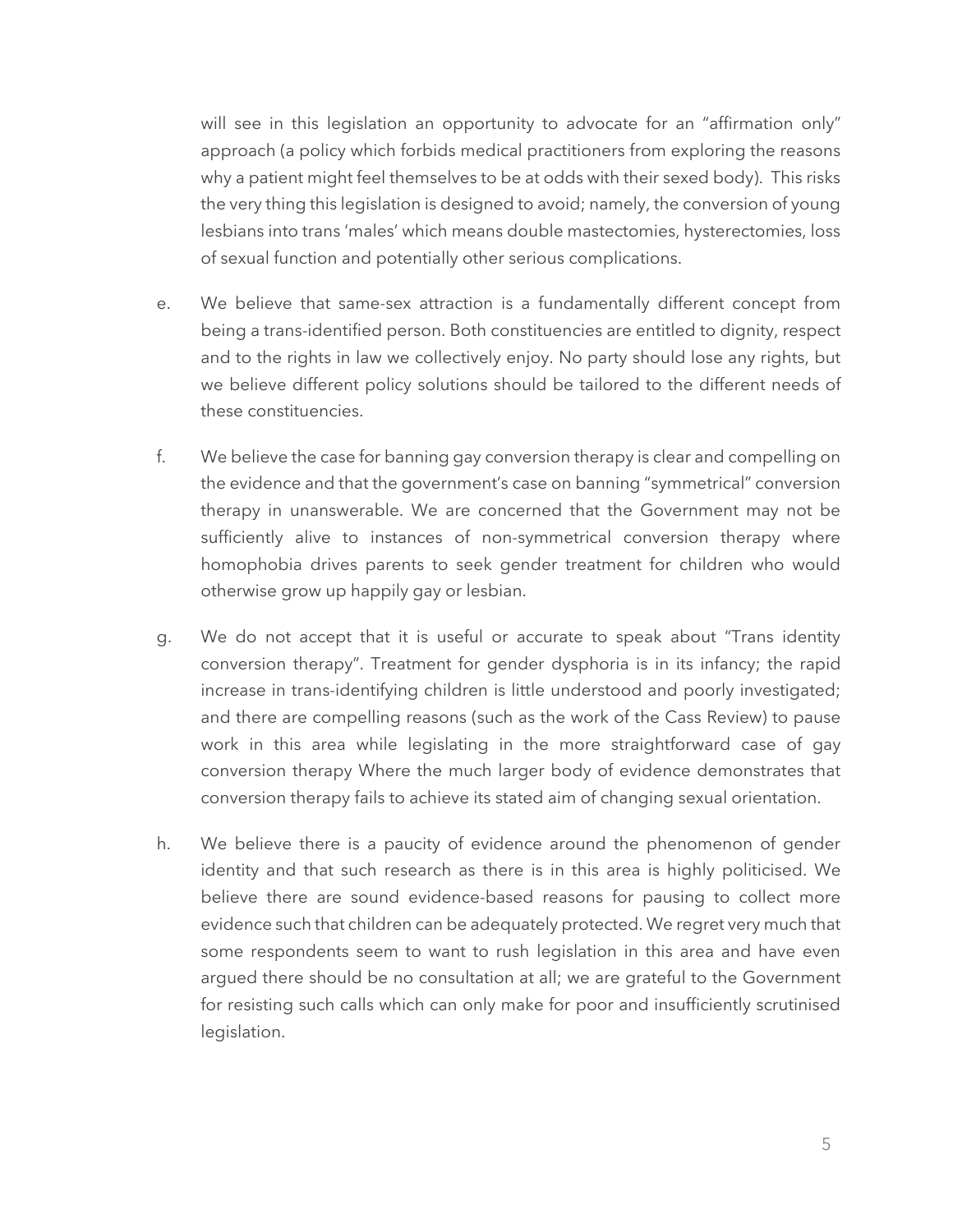i. The vast majority of children presenting with gender dysphoria desist, many go on to accept the fact they are same-sex attracted and cite "internalised homophobia<sup>8</sup>" as the reason for their transition.

## **4 Responses to Chapter 3 of the consultation: prevalence of conversion therapy**

- 9. We agree that gay conversion therapy can and does happen, as evidenced by the fact some of the signatories to this response have themselves been victims of it. We note from the Government's own evidence that minority ethnic boys and girls are more likely to experience some form of conversion therapy and for this reason we believe the appropriate state bodies charged with ensuring equality and fairness, particular for those from minority ethnic backgrounds have a role to play in protecting children from those backgrounds.
- 10. Coherent with principles (g-i) above we do not believe it is helpful, accurate or evidenced-based to speak of the concept of "gender identity conversion therapy" and we note with some concern the flaws in the data models and conclusions set out by the organisation "Sex Matters" in its rapid review of the Coventry evidence<sup>9</sup>. We adopt those observations and note in particular:
	- a. The stated aim of the Coventry report appears to be to elide the well-evidenced phenomenon of gay conversion therapy with treatment for gender dysphoria with the report commenting

*"The boundaries between religious and psychological approaches are often unclear with many combining the two in a way that could be described as pseudo-scientific".*

We agree with Sex Matters that there is no evidence of this, and we are concerned this is an ideological attempt to confuse the two matters.

b. The independent Cass Review<sup>10</sup> of the Tavistock Gender Identity Service (GIDS) has yet to report. As gender dysphoria is a complex medical matter, we agree the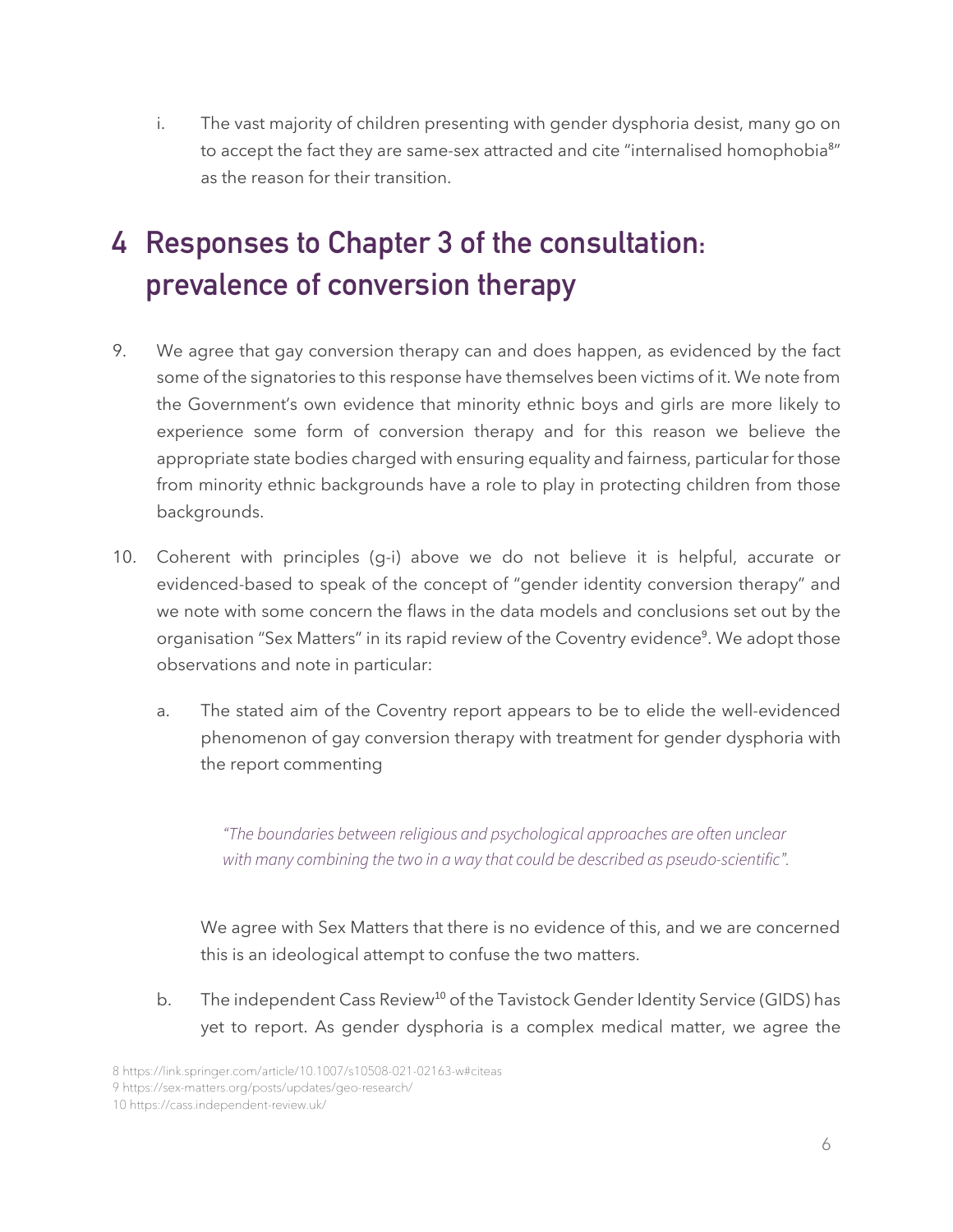government should await this expert medical evidence before proceeding in this area. (Which is not to say that the government cannot or should not act on the more straightforward matter of gay conversion therapy at this point).

- c. The case of *Bell v Tavistock* is likely to be taken up by the Supreme Court as it raises matters of public importance. This case is likely to centre on whether a child can ever be Gillick competent to consent to puberty blockers (which are presently experimental).
- 11. We add to these observations the following. Detransitioners are marginalised and often speak against the flow of the ideological discourse promoted by mainstream gay organisations. We believe this to be wrong. As we will go on to develop, we believe detransitioners are a neglected group who should be offered more care and assistance. They should also be consulted about their experiences so policy makers can get a better understanding of how (and how often) gender services can go wrong.

## **5 Our specific observations and criticisms of the Coventry data**

- 12. In addition to the observations we adopt from Sex Matters, we make the following points regarding the evidence submitted to the Government.
- 13. It is clear from the outset that both the Coventry University report and the evidence on which it is based suffer from some significant shortcomings. The report is based a data set of articles obtained through a search of the academic literature on the subject published between 2000 and 2020. For a practice with as long a history as gay conversion therapy, a 20-year window is decidedly narrow. Furthermore, in terms of gender identity conversion therapy, the earliest study was from 2018.
- 14. Of the 46 studies selected as being relevant to the report only three were from the UK. One focused on sexual orientation conversion therapy, one on gender identity conversion therapy and covering both. Put another way 85% of the material used to inform the report was from North America. There were virtually no studies – particularly in relation to gay men – from the UK perspective.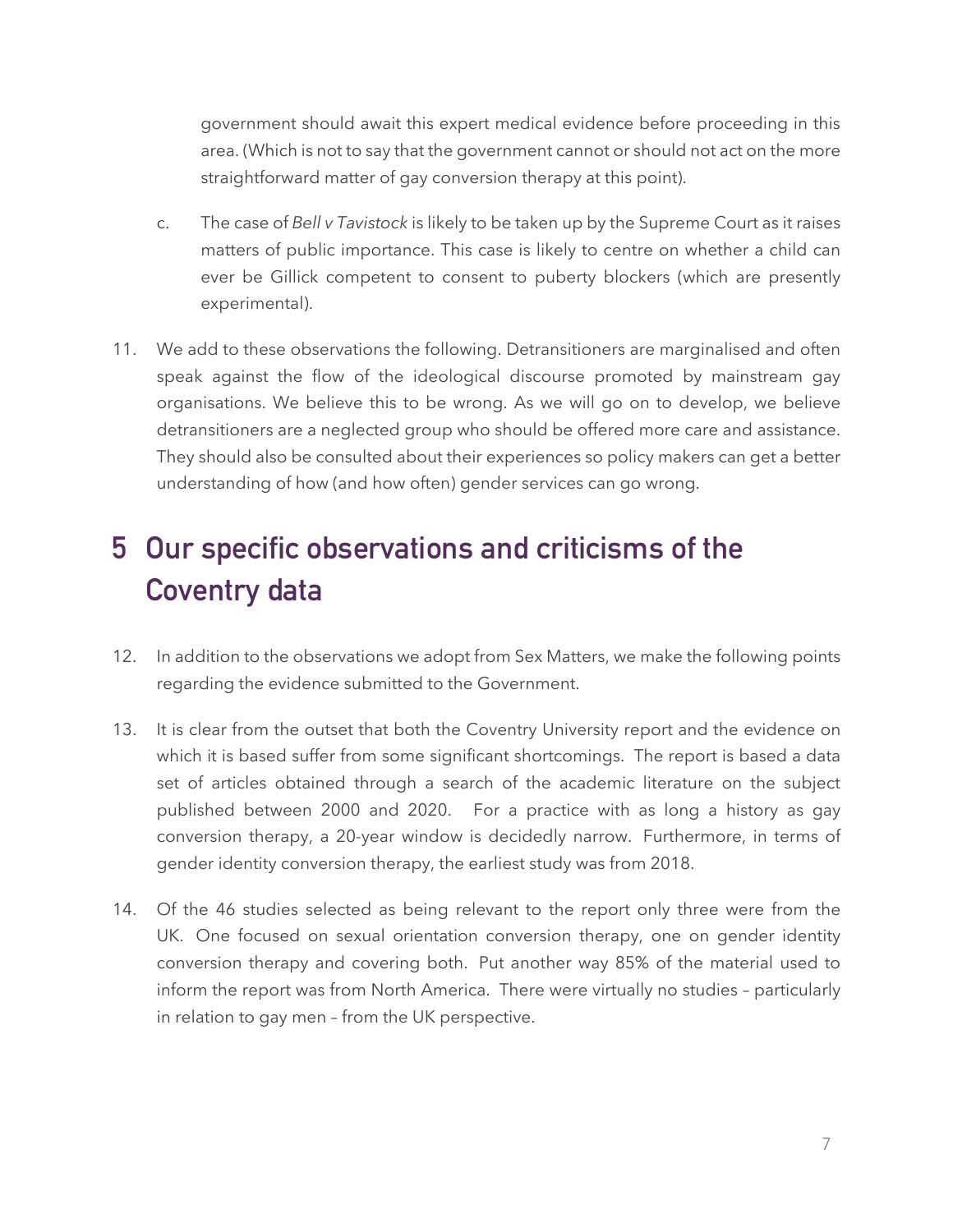- 15. The authors do acknowledge the methodological limitations of the studies used in the report. Specifically, they point to a lack of randomised controlled studies, reliance on retrospective self-reporting, lack of longitudinal studies to assess long-term effects of conversion therapies, the reliance on self-selecting samples rendering it difficult to generalise any conclusions to the wider population and the difficulty in defining what counts as a measure of 'success' in the context of conversion therapy. It is difficult to understand how a dataset with such glaring faults – several of which, the authors admit, the report itself falls victim to – can be used as the basis for drawing any meaningful conclusions beyond the already well-established conclusion that conversion therapy fails to change sexual orientation.
- 16. With respect to gender identity conversion therapy, of the 46 studies used in the report only four addressed the conversion therapy to change gender identity and two of these were based on the same survey dataset. In addition to the studies, the report authors carried out interviews with 30 people who had experience of conversion therapy. Of these 30 people, only six were transgender (which includes people identifying as 'nonbinary'). Three of these said they had experienced efforts to change their gender identity while three reported attempts to change both the gender identity and sexual orientation. As the Sex Matters response to the report points out:

#### *"This is the entirety of the evidence presented in support of the proposed ban: four articles based on three datasets, and interviews with six individuals"*

- 17. A further, glaring omission from the report's data set is the failure to include desisters or detransitioners – a rapidly growing but nevertheless still marginalised population of people who change their mind before, during or after medical transition – in any of the samples studied. The failure to address this population and their experiences is a serious oversight where a case is being made to ban talking therapies for people presenting with gender dysphoria. Many detransitioners have been physically and psychologically harmed by "affirmation-only" approaches to treating their gender dysphoria and would have benefitted from interventions that helped them explore their feelings of being at odds with their sexed body and successfully resolve their gender dysphoria without recourse to medical and/or surgical intervention.
- 18. Our greatest concern, however, is that the conclusions regarding conversion therapy as it is applied to sexual orientation where there is a substantial body of evidence showing that it is both ineffective and harmful are being generalised to draw conclusions regarding conversion therapy for gender identity where the evidential basis is at best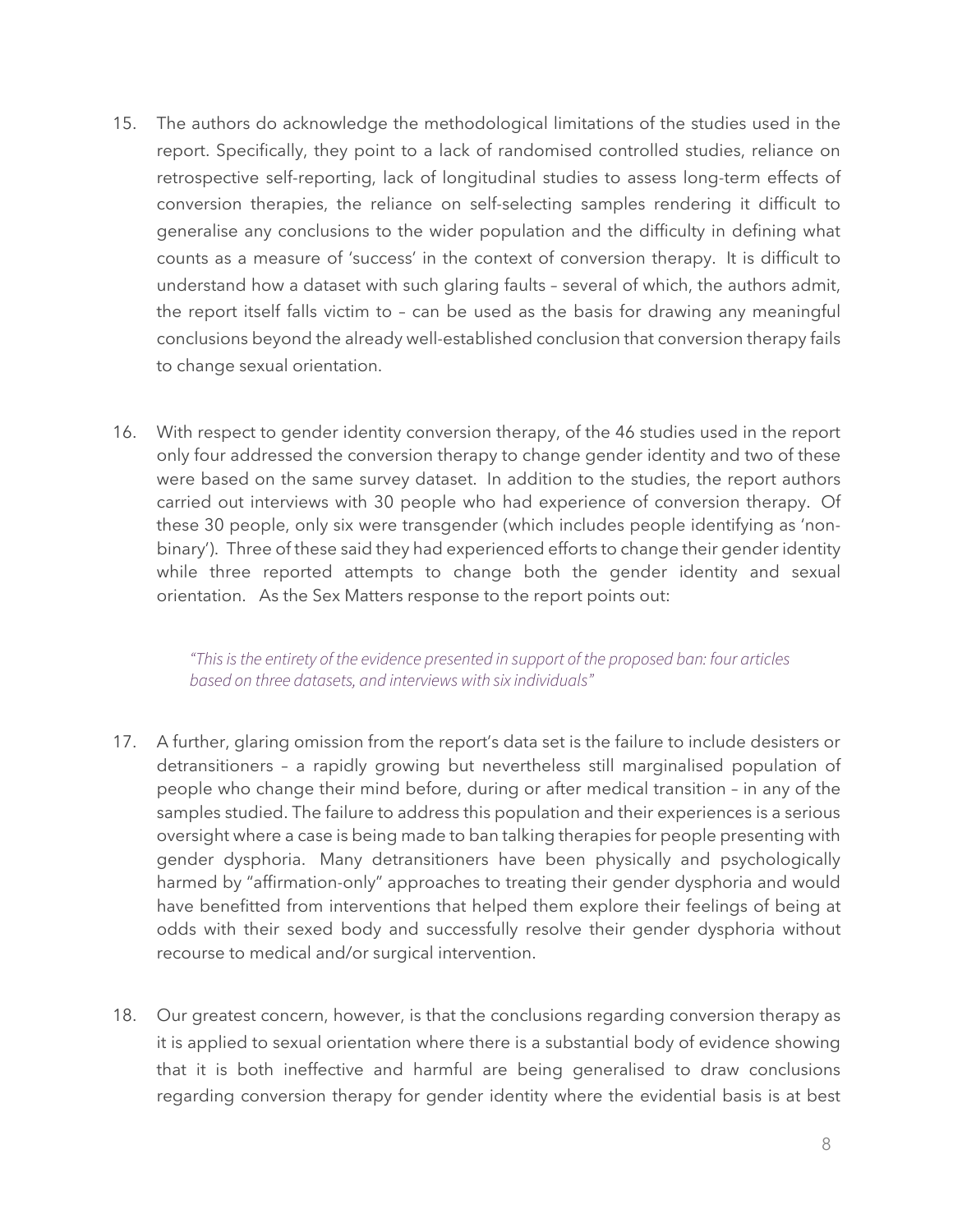scant. Without clear, stable definitions of gender identity (which, in other areas of the wider debate is framed as being fluid anyway) and when what constitutes an attempt to change gender identity is so widely drawn, it is difficult to see what a ban on gender identity conversion therapy would achieve other than making it more difficult for people – young people in particular – to fully explore their sense of disconnection with their sexed body prior to taking drastic and irreversible steps to alter their physical body in line with their feelings regarding a gender identity.

19. Set against the backdrop of a political landscape where influential lobby groups are inserting language and concepts such as "sex assigned at birth" and being "born in the wrong body" into the national discourse, we are deeply concerned by attempts to criminalise legitimate and necessary therapeutic exploration of gender dysphoria on such a paucity of evidence.

## **6 The dangers of basing policy on "gender identity"**

- 20. We note that the Government does not use the term "gender identity" and we believe this is the right approach. The law contains a definition of "transexual" in s.7(2) Equality Act 2010 which is defined as a person proposing to undergo, is undergoing, or has undergone a process or part of a process for the purpose of reassigning their sex by change of physiological attributes. This definition was intended to offer protection at law primarily to a category of adult making claims under the Equality Act and we take no objection to how it functions in law for that purpose. We observe that there are difficulties in applying this to young people, the most common targets of conversion therapy and there are even greater difficulties in basing law or policy on the concept of "gender identity" which we fear some may try to elide with the government's consultation wording of "being transgender".
- 21. A young person presenting at a gender identity clinic may "propose" to undergo whole or part of a gender reassignment process which would prima facie bring them within the protected characteristic at law. As the Secretary of State recognises in her desire not to see children making irreversible medical decisions, it would entirely thwart her perfectly sensible approach if the law in this area adopted the characteristic as drafted in the Equality Act. The Secretary of State (much like the High Court at first instance in the case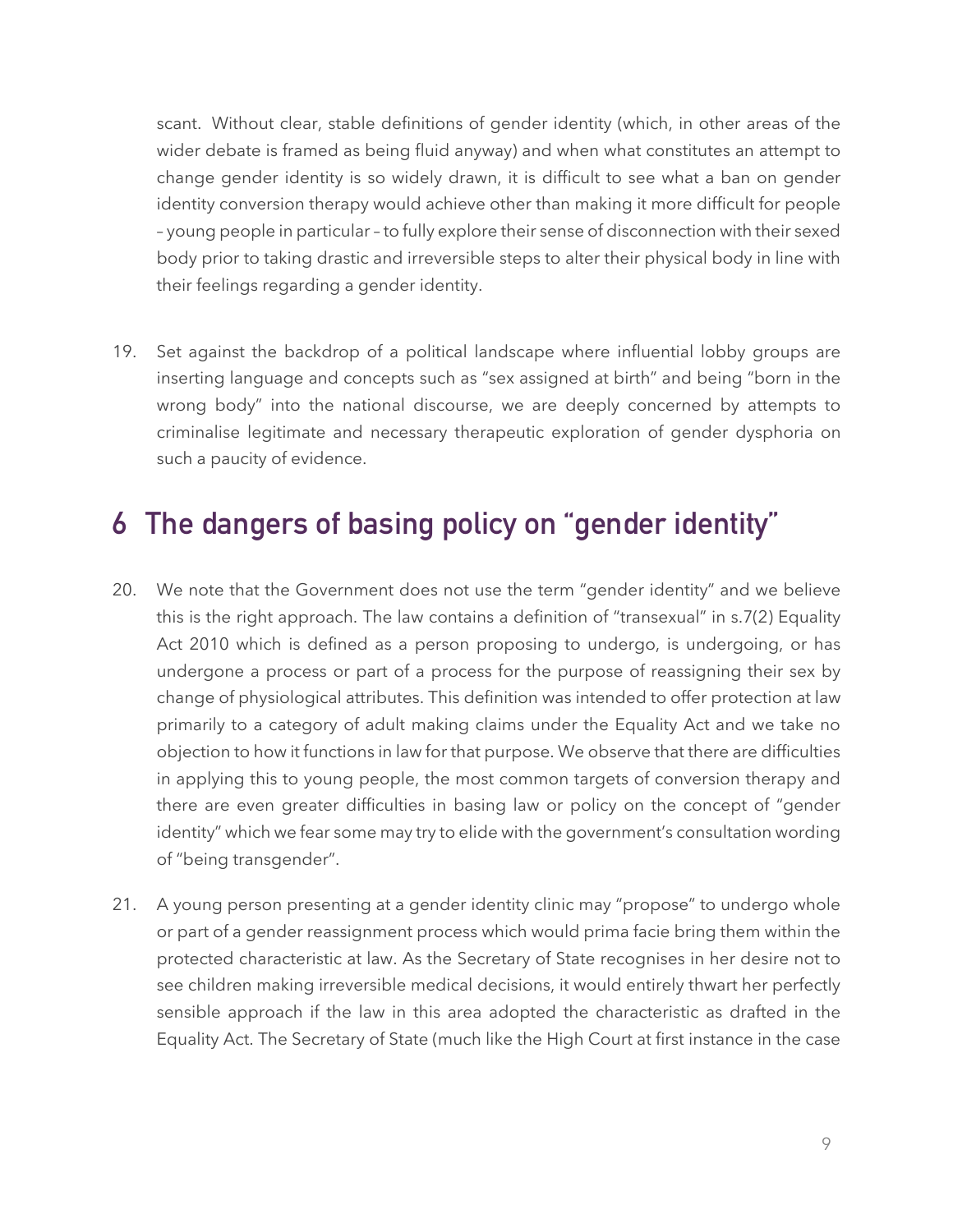of *Bell v Tavistock<sup>11</sup>*) is no doubt mindful of the fact that there has been a vast expansion in the number of trans-identifying children and that females and autistic children are overrepresented in that cohort for reasons that cannot be adequately explained. We firmly believe that the push to teach the concept of gender identity in schools, social contagion and the proliferation of material available on the internet has played a role in convincing teenagers who are uncomfortable with the onset of puberty and their developing sexed bodies that they are "born in the wrong body". We believe that these questions require urgent research. Plainly, it is not the Government's objective, nor would it be right, to draft into law that therapists and doctors cannot inquire into or question a child's proposal to undergo gender reassignment without risk of criminalisation. Gender dysphoria in children, many of whom are gay, will abate naturally in the vast majority of cases and medical pathways ought to reflect that as a matter of public interest.

- 22. We suspect many responses will encourage the government to adopt the term "gender identity" or otherwise attempt to use the phrase "being transgender" as synonymous. There are serious difficulties with a policy based on this concept and we believe it to be dangerous. Gender Identity is not a stable concept nor is it uniformly defined. Stonewall, for example, takes the view that a part time cross-dressing person has a "trans" gender identity and accordingly membership of that group and the protections it affords. More problematically so far as precision in law is concerned, a constantly growing variety of novel "gender identities" are now said to exist, of which asexual, demi, grey, genderfluid, genderqueer, non-binary are the most commonly known<sup>12</sup>. One thing unites this multiplicity of new identities: they all rely on regressive sexist stereotypes, where 'feeling like a man or woman' is defined as taking part in or enjoying stereotypical gendered activities, clothing, interests etc.
- 23. Any legislation based on "gender identity" would be open to abuse, unworkable and would yield results that would bring the law into disrepute. For example, were an academic to make precisely the point above regarding one or more of these gender identities and frame an argument to the effect that it was regressive and to be deprecated, under the proposed legislation a prosecution could potentially lie for "conversion therapy" on the basis of an intention to change the gender identity of the viewer. We believe this would be a nonsense and deeply unwise because this area is fiercely contested where meritless complaints to police are not unknown<sup>13</sup>.

<sup>11</sup> https://www.judiciary.uk/wp-content/uploads/2020/12/Bell-v-Tavistock-Judgment.pdf

<sup>12</sup> https://www.stonewall.org.uk/help-advice/faqs-and-glossary/list-lgbtq-terms

<sup>13</sup> https://www.judiciary.uk/wp-content/uploads/2020/02/miller-v-college-of-police-judgment.pdf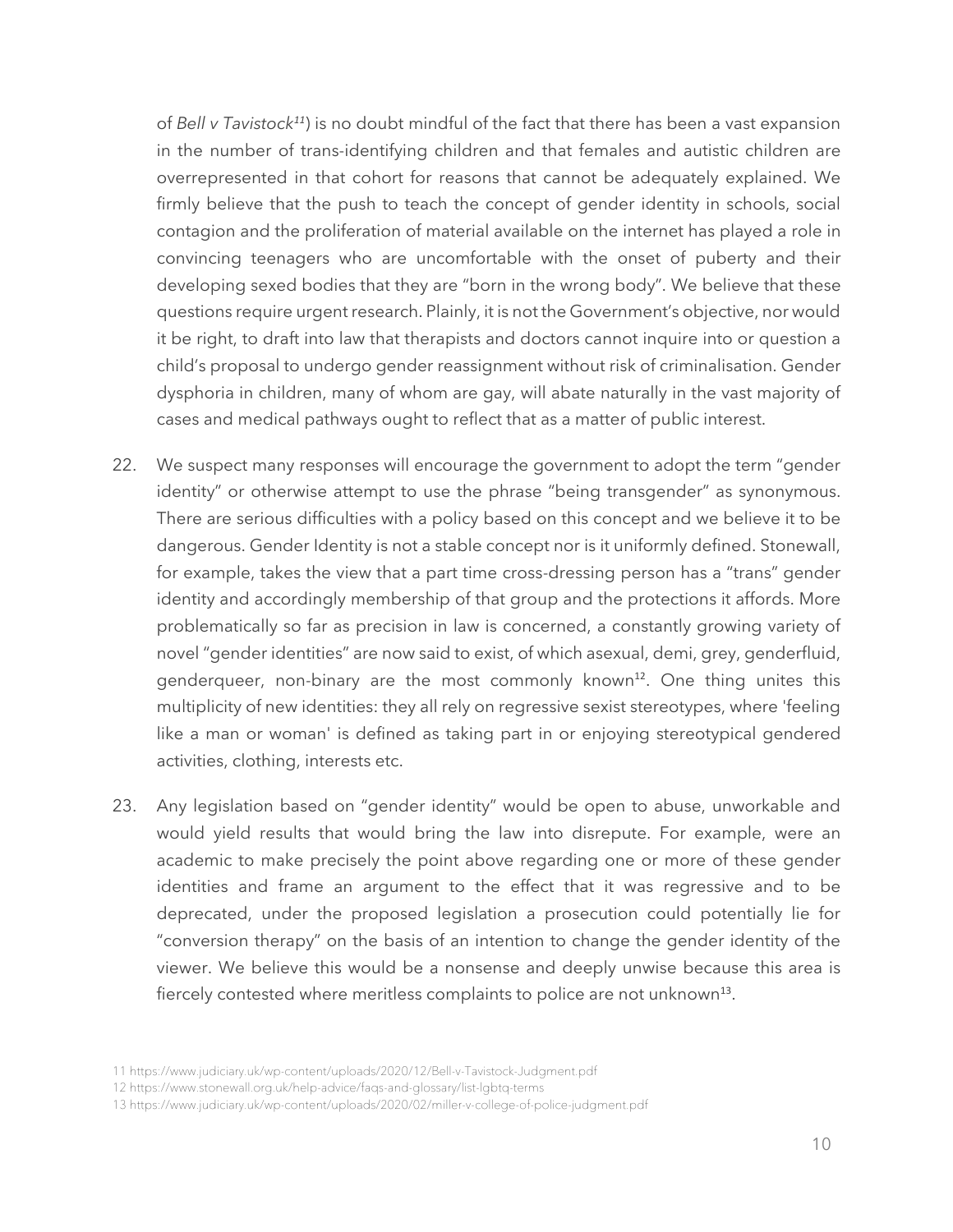## **7 Basis of response**

24. It follows from the above that our response is that gay conversion therapy is sufficiently precise in law and so self-evidently a social ill that the government should ban it and build legislation around that aim. In contrast, banning gender identity conversion therapy as a concept in effect mandates an "affirmation only" approach to treating young people presenting with gender dysphoria which, following evidence from the Tavistock referred to above, can reasonably be viewed a form of gay conversion therapy.

### **8 Responses to individual questions**

Q1: To what extent do you support, or not support, the Government's proposal for addressing physical acts of conversion therapy? Why do you think this?

- 25. The government makes two main proposals; to introduce an intention to cause conversion therapy as an aggravating factor on sentence and training for the Crown Prosecution Service and other statutory organisations to recognise conversion therapy as a problem. So far as this is limited to the conversion of same-sex attracted persons, we agree with this proposal. So far as this is suggested as a policy response to the treatment of gender dysphoria, we strongly disagree.
- 26. In the case of same sex attracted persons who are victims of crime there is obvious value in recognising an intention to bring about conversion therapy as an aggravating factor on sentence and this change could be quickly affected by the Sentencing Council. Conversion therapy in this context should not be restricted to the administration of pseudo-medical or religious interventions. Corrective rape of lesbians happens, and we believe that where this occurs it should attract the aggravation the Government suggests.
- 27. In line with paragraphs 4-24 above we do not believe the government should act on the basis of there being such a concept as conversion therapy for gender identity.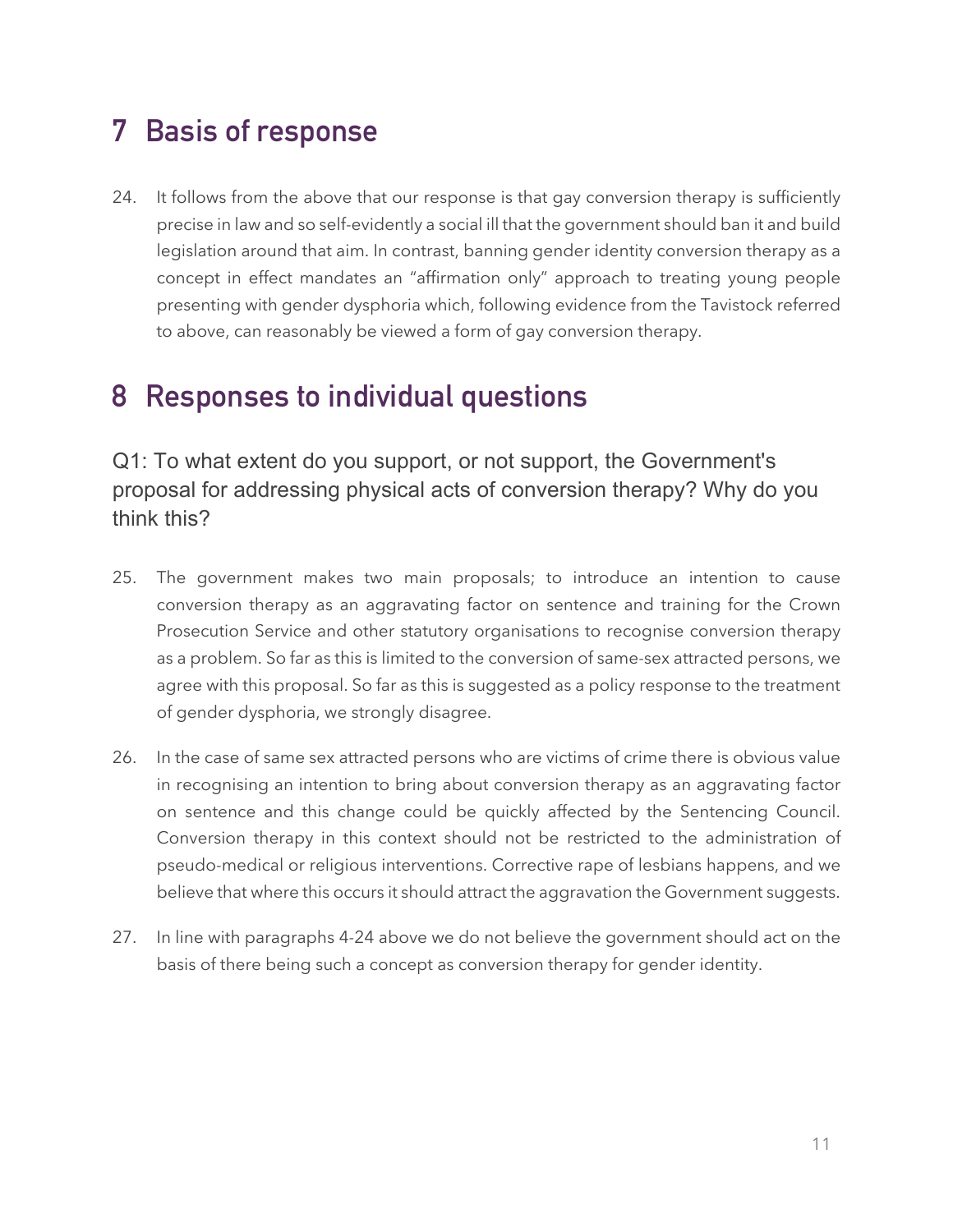Q2: The Government considers that delivering talking conversion therapy with the intention of changing a person's sexual orientation or changing them from being transgender or to being transgender either to someone who is under 18, or to someone who is 18 or over and who has not consented or lacks the capacity to do so should be considered a criminal offence. The consultation document describes proposals to introduce new criminal law that will capture this. How far do you agree or disagree with this?

- 28. So far as same-sex attracted persons are concerned, we agree with this proposal and make the following observations. First, the consultation proposes this matter be an "either way" offence meaning that it is possible it be dealt with in the Magistrates' Court. That court is limited in the case of an either way offence to a period of imprisonment of 6 months in the case of one offence and 12 months maximum where there are two of more either way offences. We find it difficult to reconcile the serious harm that gay conversion therapy causes with the suggestion that it be treated in the same offence bracket as common assault or obstructing the highway. For this reason, we suggest that this offence be indictable only, triable only by jury and sentence only handed down by Judges of the Crown Court; we believe this reflects the serious harm conversion therapy causes and sends out an appropriate signal as to how seriously the Government takes the practice.
- 29. Second, we note that the Government has considered adopting consent provisions for persons over 18 in order to ascertain lawful consent. We register a concern that this would bring the concept into caselaw on ss.74/76 of the Sexual Offences Act 2003 and that the law as to conditional consent is currently in flux. We take the view that for over 18s there is a simpler and clearer way to deal with the social harm of conversion therapy where ostensible consent exists which is simply to criminalise "engaging in or facilitating a same sex conversion therapy practice causing harm". This would remove consent as an issue entirely and place the burden on the practitioner of such conversion practices to ensure their programs do not cause harm. This provides a less complicated law and one far more likely to focus the mind of any court on harm rather than the question of consent. We believe this would also render the law more consistent with present case law to the effect that one cannot consent to harm. The Government will be aware that harm in criminal law connotes both physical and psychological harm.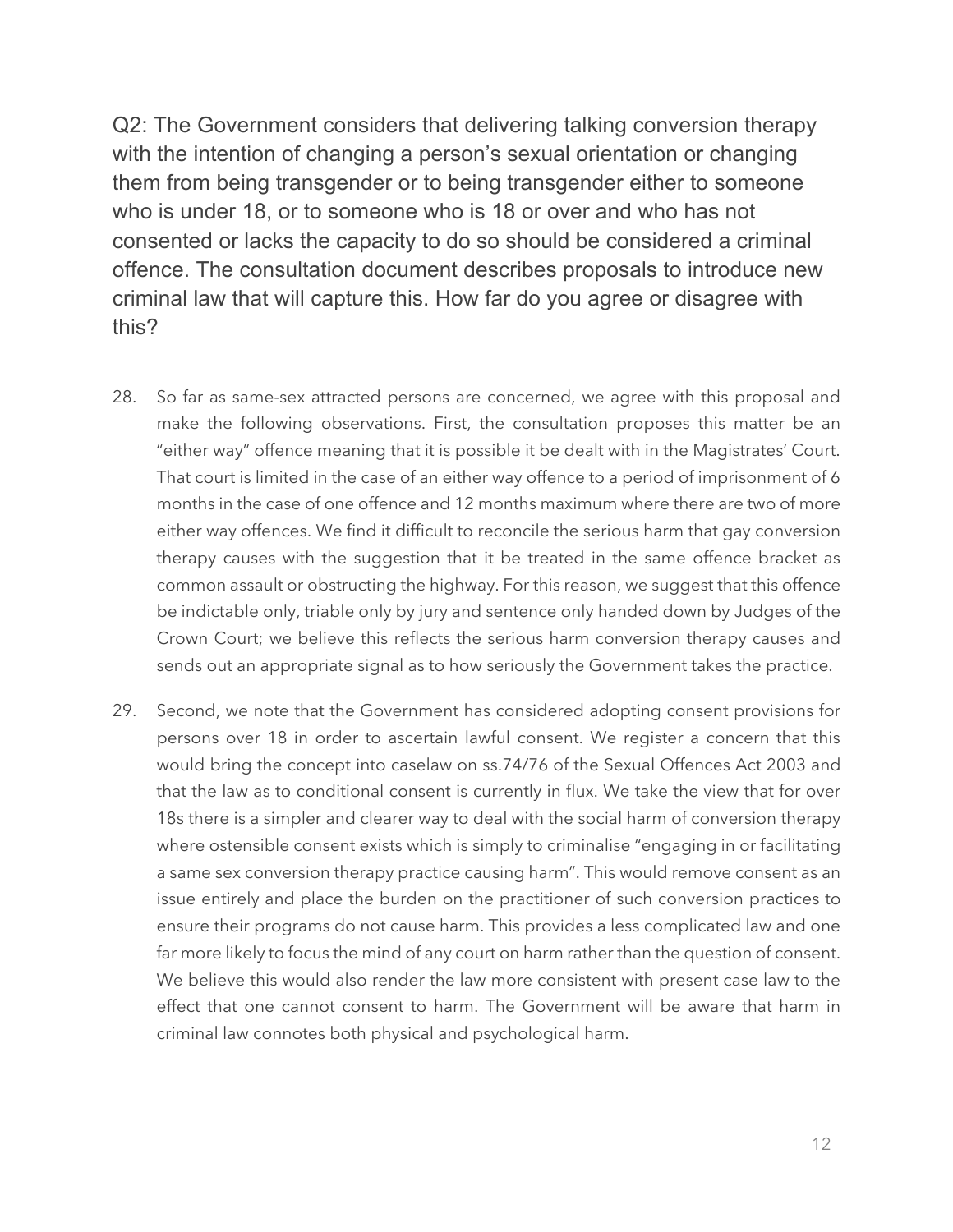- 30. Third, we are concerned as to the misuse of law in this general area and mainstream gay rights industry charities potentially misusing any law which they may do via a private prosecution. For this reason, we suggest that an Attorney-General's permission provision is built into any new offence (as exists for many serious offences) effectively placing them outside the reach of private prosecutors.
- 31. Finally, we note that the Government sensibly proposes prevention orders where a conversion therapy practice is apprehended. We believe this provision should be mirrored in a post-conviction setting to prevent reoffending. This objective can either be achieved by using the existing Criminal Behaviour Order mechanism<sup>14</sup> or by introducing new orders in any forthcoming legislation. Such orders should injunct any repeat behaviour and breach thereof should be a further criminal offence.
- 32. In line with paragraphs 4-24 above we do not believe the government should act on the basis of there being such a concept as conversion therapy for gender identity. Any attempt to make such a thing a criminal offence would carry grave risks and be contrary to the public interest. The Government have sensibly commented in the following terms:

*"Banning conversion therapy must not result in interference for professional psychologists, psychiatrists, psychotherapists, counsellors and other clinicians and healthcare staff providing legitimate support for those who may be questioning if they are LGBT. The ban will complement the existing clinical regulatory framework…"*

33. We agree. The existence of a criminal offence for conversion based on a young person "being transgender" could only have a serious and chilling effect on therapeutic environments and it is not clear how they would be excluded from the scope of a criminal offence. Further, non-therapeutic discussions between children and their parents, teachers, friends online or others could potentially be captured by the new offence. If such an offences embraces gender identity, even a discussion as to whether someone was or not "non binary" (a term we believe to be nonsensical and circular/dependent on regressive stereotypes in definition) could amount to an offence. Criminalising this area of public and private life would be fraught with pronounced difficulties. In the first place it could well achieve the opposite of the intention of the bill, with therapists too scared to challenge a stated gender identity; and in the second it could lead to frankly ludicrous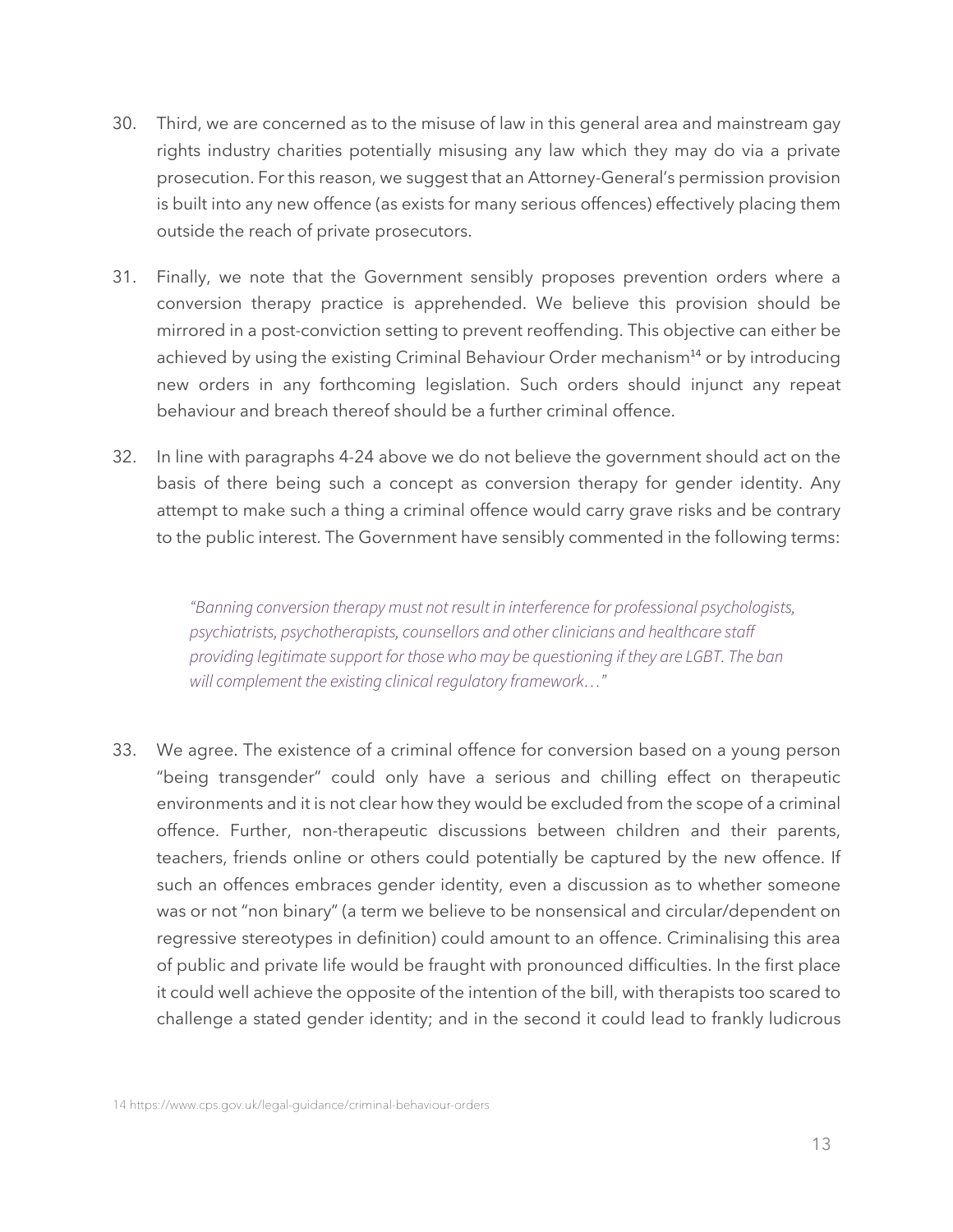prosecutions based around terms like "gender queer" or "nonbinary" likely to bring the law into disrepute.

#### Q3. How far do you agree or disagree with the penalties being proposed?

- 34. Precise penalties are not proposed in the consultation paper beyond the question of criminalisation and the categorisation of offence. We have already made clear that we do not believe this offence should ever start or end life in a Magistrates Court because the practice is sufficiently destructive of lives that a message should be sent that it is taken seriously. So far as conversion therapy applies to same sex attracted persons we would suggest a maximum sentence on conviction on indictment of 14 year to allow the legislation scope to reflect the worst examples of the practice where lifelong psychological harm is caused. Further, we suggest that this offence be classified as a "specified offence" for the purposes of dangerous offender sentencing because of the pronounced harm it causes to same-sex attracted persons.
- 35. We further suggest that in order to deal with cases where commercial conversion therapy has taking place and the Defendant has made gains the offence should be classified as a "lifestyle offence" according to the statutory scheme of the Proceeds of Crime Act 2002 allowing for wholesale confiscation of criminal property. We believe such a measure would also indicate to domestic prosecutors that where conversion therapy is offered at cost over the internet that such schemes should be targets for proceeds of crime act prosecutions. Given the cross-jurisdictional reach of that Act, we believe this could play an important role in helping same-sex attracted youth from ethnic minorities where such programs are offered for gain.
- 36. In line with paragraphs 4-24 above we do not believe the government should act on the basis of there being such a concept as conversion therapy for gender identity nor should penalties be considered for those helping young people with gender dysphoria or particularly given the evidenced risks we have identified of homophobia being a potential motivation for such.

#### Q4. Do you think that these proposals miss anything? If yes, can you tell us what you think we have missed?

37. We believe the Secretary of State is alive to the risks of same-sex attracted young people being referred to gender identity services because or internalised or external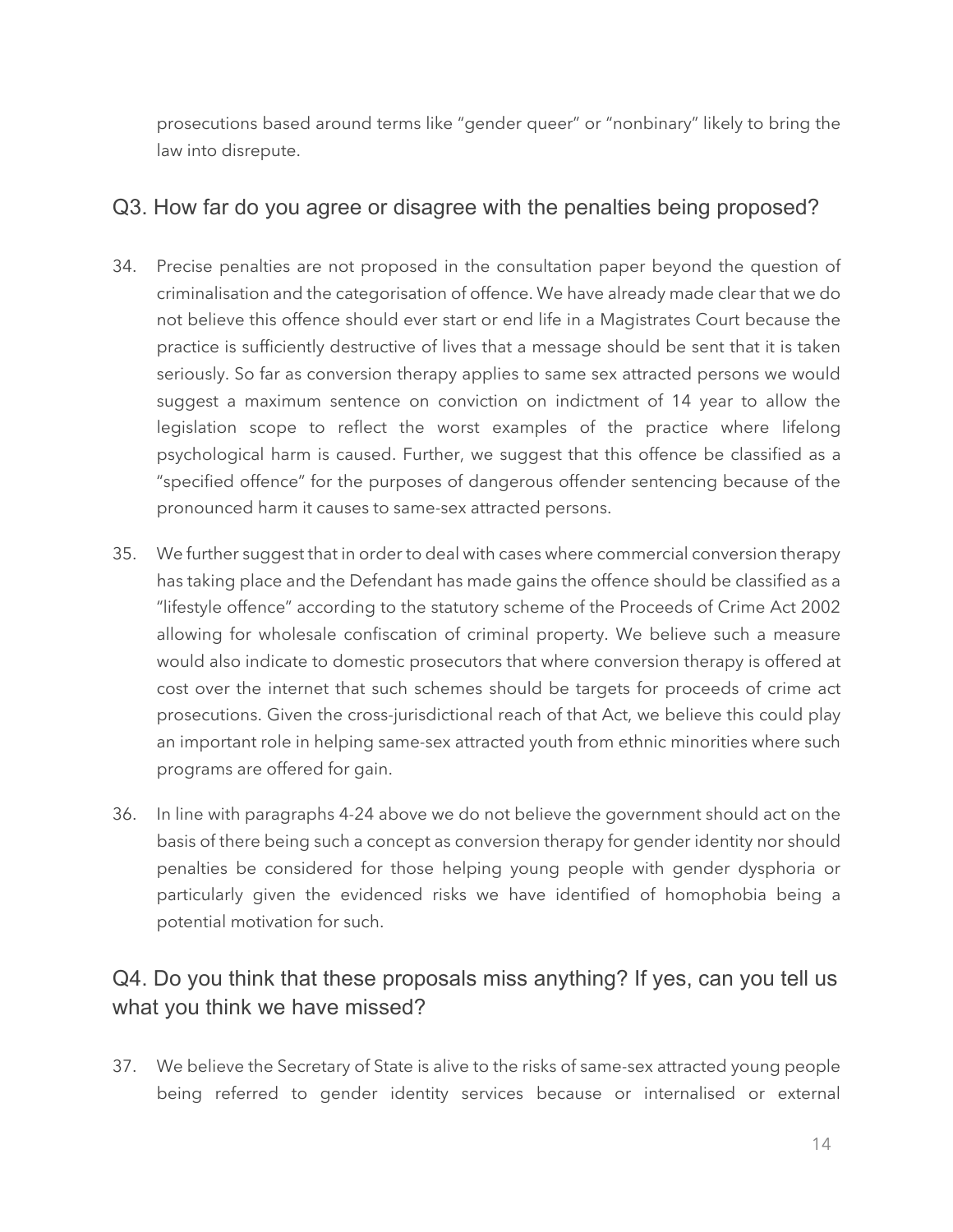homophobia and this is reflected in her introductory remarks; however, we wish to emphasise that we believe this to be the single greatest challenge faced by young samesex attracted people and a modern form of conversion therapy.

- 38. We take the view that there are matters the Government may wish to consider beyond the matters suggested in the consultation that could help achieve the aims of the policy. First, we note that a number of legal cases have taken place in the last 36 months or so in this area and many of them have involved government bodies. We ask the government to consider building into any legislation a positive duty on all state bodies to take such steps as are reasonable and necessary in their respective fields to protect persons from conversion therapy. We believe this small change could radically alter the legal landscape of this country and act to protect same-sex attracted youth. Had the Tavistock in *Bell v Tavistock* been under such a duty it would likely not have lost in the case of Appleby where we believe the evidence shows an apparent indifference to homophobia as a driver of parents and indeed young people seeking treatment. Further, such a positive obligation would embolden statutory and state bodies to protect the citizens they are duty-bound to protect. We observe that the Children's Commissioner could have applied to intervene in *Bell*, that the BBC might consider some children's output on gender identity or that such state bodies as safeguard autistic people might investigate the explosion of trans-identified autistic youth with more vigor if such a statutory duty existed.
- 39. We also believe there is a place for such a duty in the charity sector where the uniform embrace of gender identity has produced what we consider to be a deeply homophobic monoculture. We are encouraged to see the government explicitly recognise issues with the charity sector in the consultation document and we suggest that the government build into law an explicit duty upon the Charity Commission to ensure those whom it regulates do not promote conversion therapy practices for same-sex attracted persons. Like many members of the public, we have been alarmed at charities promoting medically damaging breast binders to girls and the wider discourse around same sex attraction in which same-sex attracted are now commonly described as "genital fetishists" who must "widen their dating pool". These sentiments are not confined to recognisably LGBT charities and staff turnover in the sector as between one charity and other appears to have produced a uniform approach to this matter, opposed only by the charity LGB Alliance. For example, in October 2021 persons carrying placards from Amnesty UK picketing a conference on women's rights claiming to represent trans people carried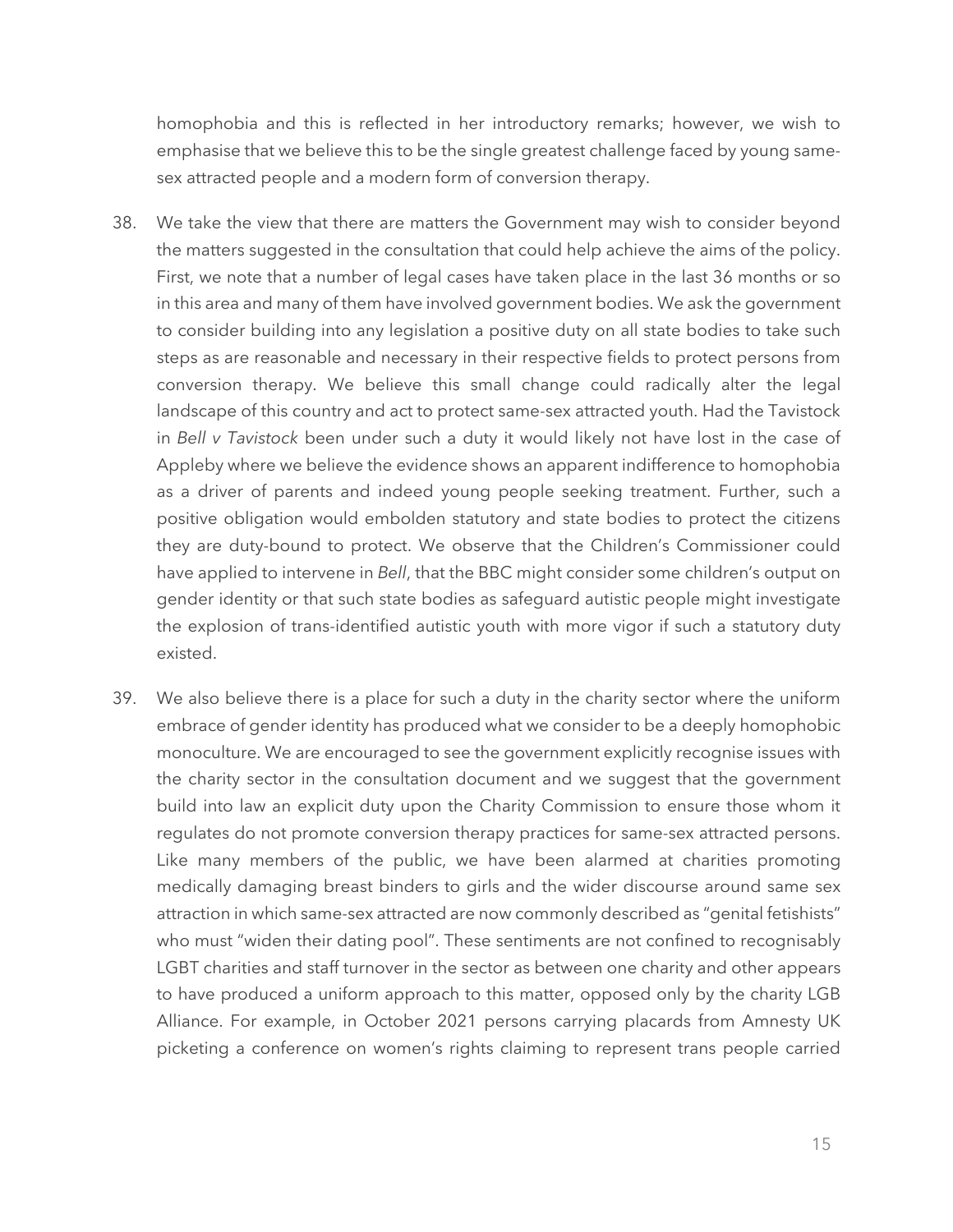placards reading "suck my dick you transphobic cunts<sup>15</sup>". Amnesty subsequently distanced themselves from this behaviour and condemned it<sup>16</sup>, but we believe the confidence of the protestors having Amnesty signs alongside their own obscene signs (which Amnesty were no part of) demonstrates an unhealthy coalescence and groupthink in the UK charity sector where each produces social media material on gender identity that is virtually indistinguishable from one another.

- 40. We are also concerned as to institutional capture of UK government bodies including the NHS and police forces by the said charities. Many produce social media output and enact policies on the basis "gender identity" exists and is a protected characteristic in law (see Essex University as an example). It is not. While such policies ostensibly affect matters beyond the scope of conversion therapy such as single sex space provision, they stem from an ideology that brands homosexuals "genital fetishists" or "sexual racists". We support Sex Matters in calling for an inquiry into institutional capture and, while the CPS have now left the Stonewall Diversity Champions scheme, given our suggestion that a wider public duty to prevent conversion therapy is assumed, we believe it is time for the Government to confront the creeping capture of state bodies by those espousing a metaphysical belief in a "gender identity" separate to the sexed body.
- 41. Finally, we believe that detransitioners are a maligned and ignored group in society and that their voices must be heard. We urge the government to make efforts to locate and speak to groups representing detransitioners and to engage with them on the process towards shaping legislation. Detransitioners can speak with authenticity and authority and many of them are able to speak directly to the concerns we raise regarding samesex attracted people referred to gender services.

#### Q5. The Government considers that Ofcom's Broadcasting Code already provides measures against the broadcast and promotion of conversion therapy. How far do you agree or disagree with this? Why do you think this?

42. The Broadcasting Code applies to broadcast media on television, radio and on-demand services and we agree with the Government that the code is extensive such that it generally protects against same-sex conversion practices being portrayed in a manner likely to cause harm and that hatred and abuse are generally prohibited. We note that

<sup>15</sup> https://twitter.com/mforstater/status/1450018838049873920

<sup>16</sup> https://www.amnesty.org.uk/statement-section-following-portsmouth-conference-october-2021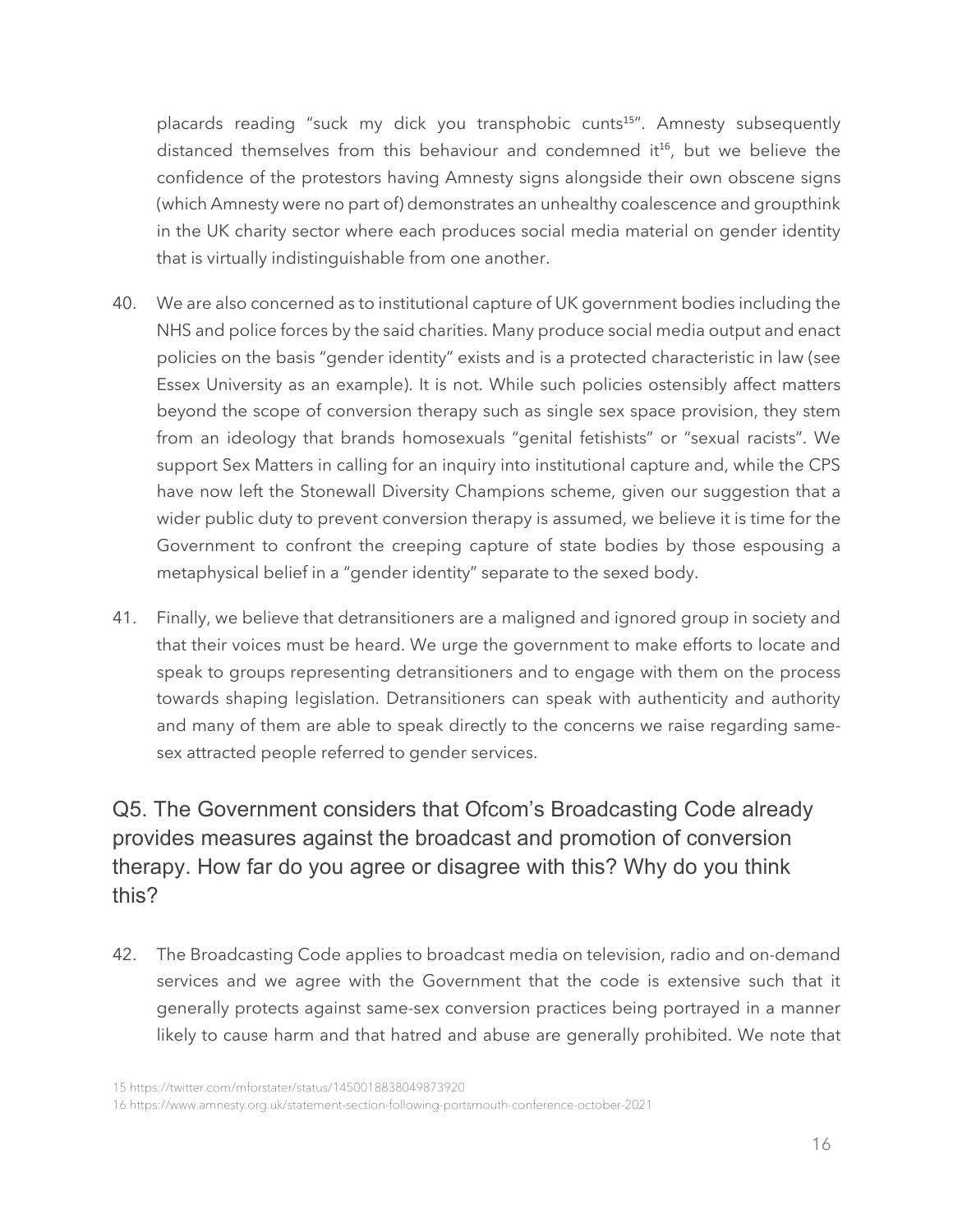3.3 of the code specifically prohibits the abusive or derogatory treatment of individuals. Believers in metaphysical gender identities often refer to same-sex attracted persons as "genital fetishists" or, as in the case of the CEO of Stonewall, have said on television that same-sex attracted women are of morally equivalent to racists. These statements are intended to communicate to homosexuals that their same-sex attraction is morally wrong, the precise message of conversion practices.

- 43. The statements are also demonstrably abusive and derogatory. While the code is wide enough to encompass such statements and we have no desire to limit freedom of speech, we cannot see how it can possibly be right in 2021 to liken lesbians to racists and we encourage the government to consider whether the DCMS can issue guidance to protect minorities from abuse of this nature.
- 44. In line with paragraphs 4-24 above we do not believe the government should act on the basis of there being such a concept as conversion therapy for gender identity and we do not support an application of the broadcasting code which might prevent legitimate discussion in this area. We of course support the application of the code more generally insomuch as it operates to protect trans-identified persons from abuse and harm as much as any other minority group.

#### Q6. Do you know of any examples of broadcasting that you consider to be endorsing or promoting conversion therapy? If yes, can you tell us what these examples are?

45. As referred to in paragraph 30 we regret that interviews with persons with a belief in gender identity frequently include explicit denigration of homosexuals, including (as seen in the case cited above) likening us to racists. We consider these to be inspired by a conversion practice mindset because, in that case, the message conveyed was that lesbianism is morally blameworthy. Parties in favour of gender identity theory frequently make such claims of homosexuals and many of us are deeply insulted when they do. More widely, prior to the BBC leaving various Stonewall schemes, we take the view that output was tendentious, unduly influenced by organisations promoting gender ideology, and that programming and editorial choices reflected that. We draw attention to material reported in the "Nolan Investigates" podcast in which children were taught there were over 100 genders and BBC staff were trained according to a controversial gender identity diagram called the "gender bread" person. We lament that activists' call to "no platform" LGB Alliance appear to have been largely successful, and that the wider public (until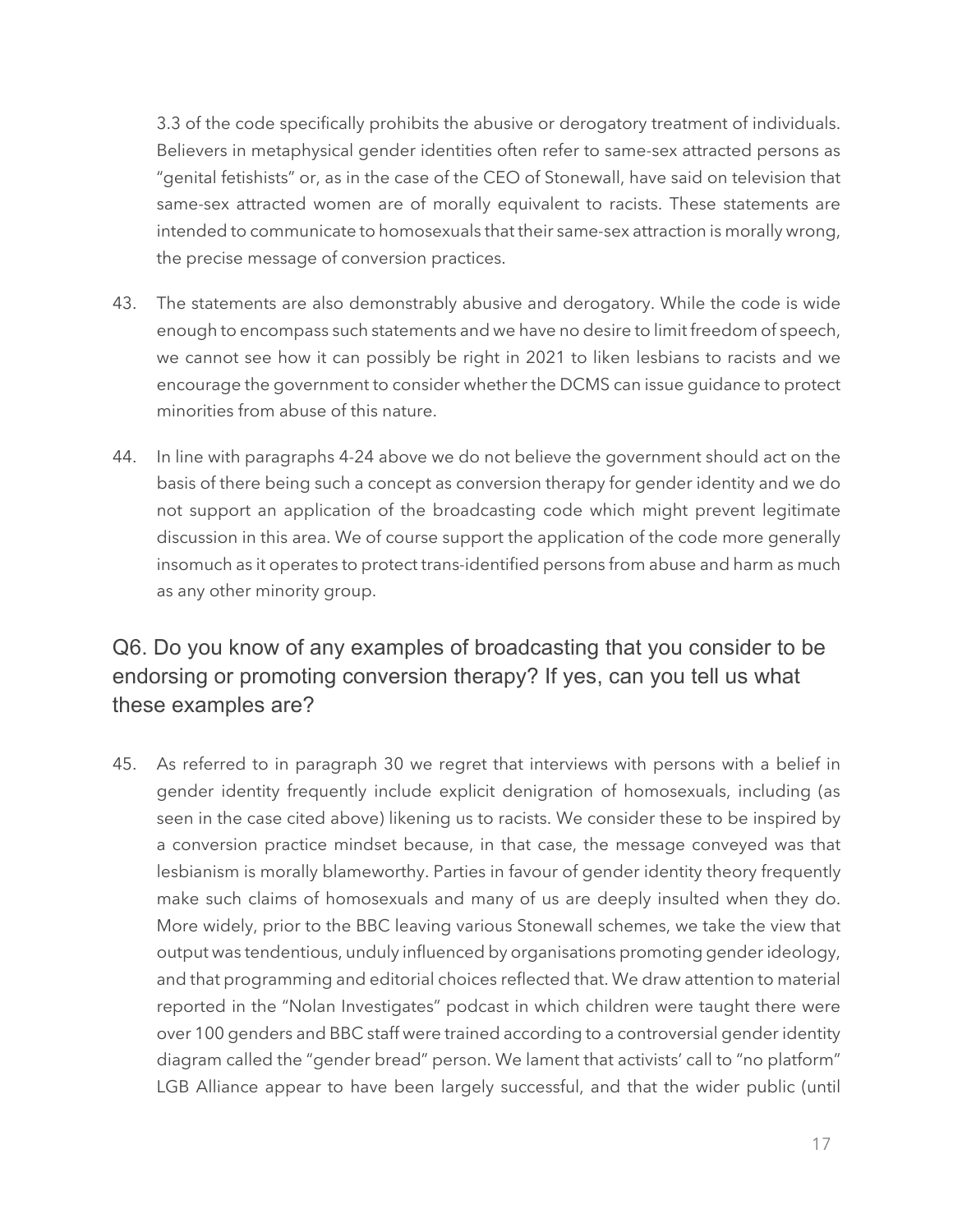recently) when dealing with the presentation of the view from within the gay community were afforded a view of only one side of the debate. This now appears to have changed for the better.

46. In line with paragraphs 4-24 above we do not believe the government should act on the basis of there being such a concept as conversion therapy for gender identity and we are not aware of any programming whatsoever that examines detransitioners or otherwise criticises a narrative to the effect that transition is always successful and positive life outcome. This seems to us to be a deep bias causing harm to the general public interest.

#### Q7. The Government considers that the existing codes set out by the Advertising Standards Authority and the Committee of Advertising Practice already prohibits the advertisement of conversion therapy. How far do you agree or disagree with this?

- 47. We agree with the Government that ASA and CAP codes are sufficient, but we urge vigilance, conversion of homosexuals by way of assuming trans identities is a growing market and a growing problem. We note the recent case of a cosmetics store popular with young people partnering with a charity and offering a promotion based on breast binders. Before this, the charity Mermaids (which markets gender identity to children) entered into a commercial arrangement with a high street coffee shop. These arrangements have the effect of normalising the theory of gender identity generally and in the case cited binders are being normalised to children and young people. We believe there is therefore a place for work in this area to ensure that a creeping normalisation of bodily self-hatred is properly recognised for the obvious breach of the code that it is. We would ask that the government separately investigate breast binders and the Department for Health offer guidance on the mental and physical health outcomes for constricting vital parts of the body or adopting a philosophy based on rejection of one's own sexed body.
- 48. In In line with paragraphs 4-24 above we do not believe the government should act on the basis of there being such a concept as conversion therapy for gender identity.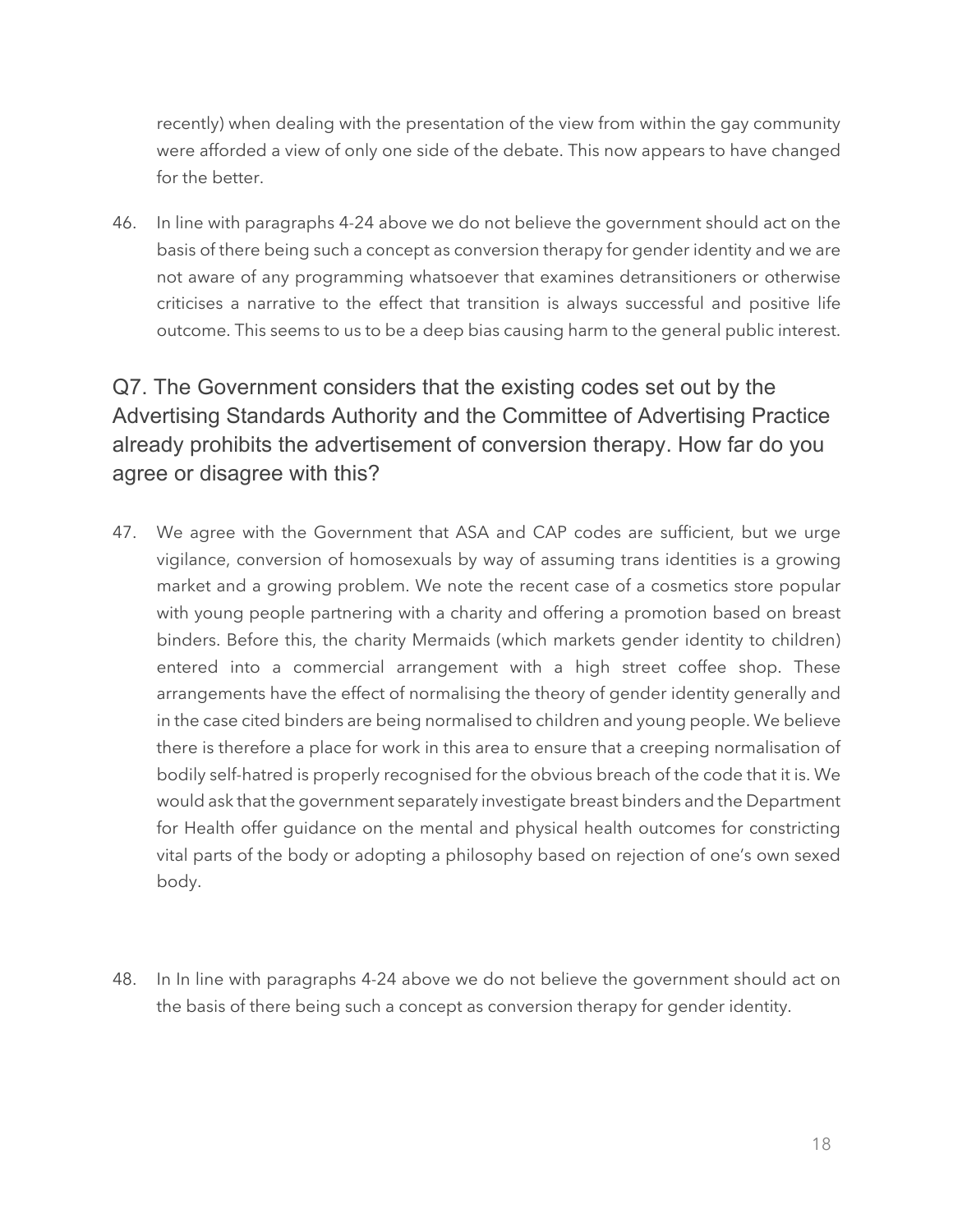#### Q8. Do you know of any examples of advertisements that you consider to be endorsing or promoting conversion therapy? If yes, can you tell us what these examples are?

- 49. As per paragraph 35 we believe there are commercial endeavors that support conversion therapy because a substantial portion of those, for example, persuaded to use breast binders will inevitably be lesbians, who are overrepresented among gender nonconforming children / young people. We similarly consider commercial arrangements from charities based on the theory of gender identity to constitute examples.
- 50. In line with paragraphs 4-24 above we do not believe the government should act on the basis of there being such a concept as conversion therapy for gender identity nor to our knowledge do any examples of advertisements based on this exist.

Q9: The consultation document describes proposals to introduce conversion therapy protection orders to tackle a gap in provision for victims of the practice. To what extent do you agree or disagree that there is a gap in the provision for victims of conversion therapy?

#### And

#### Q10: To what extent do you agree or disagree with our proposals for addressing the gap we have identified? Why do you think this?

- 51. We agree with the government that an injunctive remedy such as exists pursuant to schedule 2 of the Female Genital Mutilation Act 2003 should be available. As with that legislation we take the view that it is sensible such orders are available in criminal and family courts for this purpose. We have offered the view that the criminal offence of engaging in or facilitation a conversion therapy practice be indictable only, if adopted, this might leave a person in danger as between the first hearing of a case in a Magistrates Court and hearing thereafter in the Crown Court. For this reason, we suggest the machinery of the Female Genital Mutilation Act 2003 be adapted wholesale to this situation such that a Magistrates Court may make such an order.
- 52. In line with paragraphs 4-24 above we do not believe the government should act on the basis of there being such a concept as conversion therapy for gender identity and we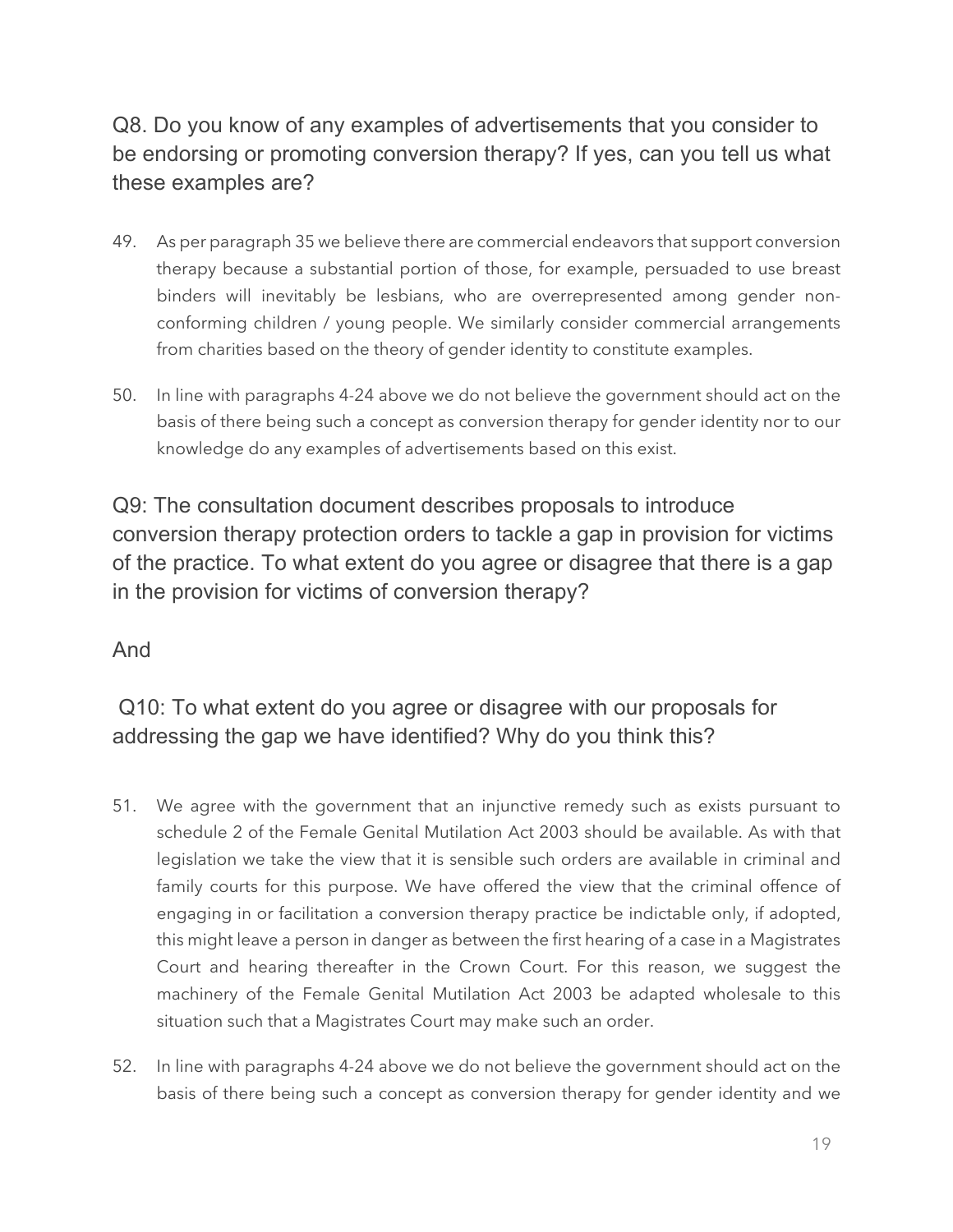foresee enormous dangers if the legislative structure suggested were available in this context. A third party wishing to enshrine gender identity in law or create test cases could seek orders as against reasonable therapists, parents or those providing healthcare.

Q11: Charity trustees are the people who are responsible for governing a charity and directing how it is managed and run. The consultation document describes proposals whereby anyone found guilty of carrying out conversion therapy will have the case against them for being disqualified from serving as a trustee at any charity strengthened. To what extent do you agree or disagree with this approach? Why do you think this?

- 53. So far as conversion therapy practices are applied to same-sex attracted persons we agree with the Government for the need to strengthen the likelihood that such persons are removed as trustees or senior figures or that such charities are brought swiftly to an end. Following on from our suggestion at paragraph 27, we believe there should be a positive duty on the Charity Commission to ensure such persons who support or promote these practices are kept out of positions in the charity sector where they might thereby harm young people. We support the suggestion that a criminal conviction for engaging in or facilitating a same sex-attraction conversion practice should strengthen the hand of the charity commission to remove such persons, but we would go further. We suggest any sentencing judge in the Crown Court have available ancillary to sentence a power to direct the charity commission to remove such a trustee or senior officer. Engaging in same-sex conversion practices should be a serious offence and we believe the public would expect such persons not to occupy positions of power or influence and that their removal should be swift and effective. We note with some concern the activity of the charity sector generally in this area and in particular the Court's remarks that one such charity made the treatment of children at the Tavistock "more difficult" in the case of *Appleby*.
- 54. We suspect the Cass Review will have more to say on this topic, but it is a matter of great concern that charities professing a belief in gender identity theory have operated in this manner apparently without sanction. As we have commented, we take the view that the case for proper oversight in this area is unanswerable. Campaigning, ideological charities such as the in *Appleby* have no place in the highly specialised field of medicine for young people with complex problems. We urge the government therefore to go further here and commission the Department of Health to consider whether it is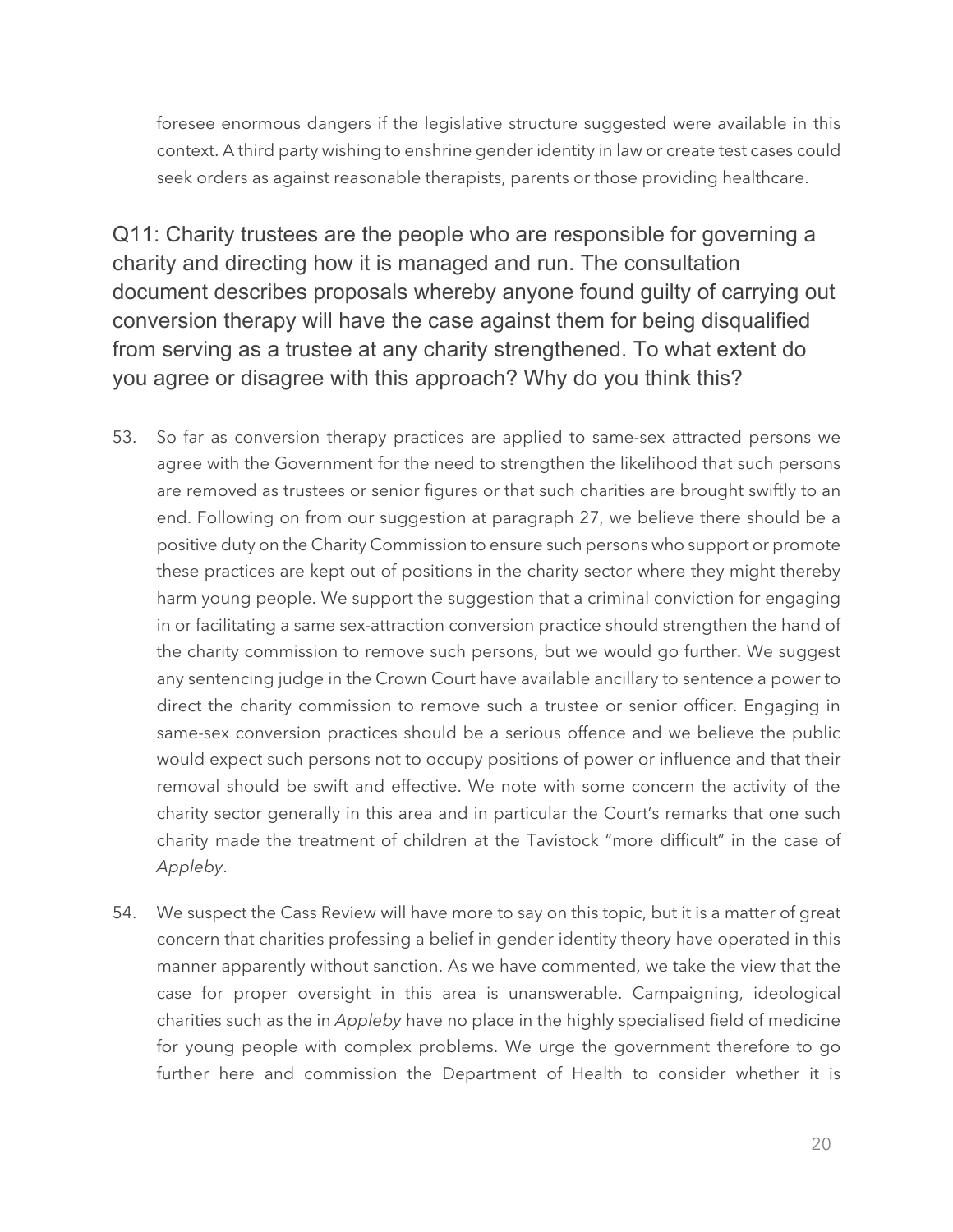appropriate for ideologically driven charities to play any role at all around the provision of healthcare.

55. In line with paragraphs 4-24 above we do not believe the government should act on the basis of there being such a concept as conversion therapy for gender identity and we are concerned that if this concept were enshrined in law in this aspect of the consultation that it might be misused. The single charity in the UK supporting those who fit the Equality Act 2010 definition of a gay person as same-sex attracted, LGB Alliance, are presently subject to an attempt to have their charitable status revoked by a company "The Good Law Project" and the charity Mermaids. We fear that any material directed towards trustees on the basis they do not accept gender identity may be used by such parties.

#### Q12. To what extent do you agree or disagree that the following organisations are providing adequate action against people who might already be carrying out conversion therapy? (Police; Crown Prosecution Service; OTHER statutory service)? Why do you think this?

- 56. As conversion therapy is presently not a criminal offence the degree to which the listed criminal justice organisations might act to protect victims is limited other than where such practices overlap with existing offences (such as in the case of "corrective rape"). We have commented previously as to the extent of institutional capture by parties supportive of gender identity theory and we comment here that significant retraining would likely be necessary particularly in the case of many police forces who appear to have (without any public mandate) wholesale adopted the core tenets of gender ideology.
- 57. We believe as we commented in paragraph 26 that wider statutory bodies have a vital role to play in ensuring cases such as *Bell v Tavistock* are not repeated. Gender nonconforming youth who would grow out of trans identities presently risk lifelong medicalisation and life-changing surgery. There are a vast number of bodies, particularly those charged with child safeguarding which can and should intervene to protect such children and young persons. Fear of entering a fraught debate (as noted by the court in *Appleby v Tavistock*) has discouraged any criticism or intervention in this area and we firmly believe same-sex attracted children and young people have come to desperate harm as a result. For this reason, we repeat that we are in favour of a general statutory duty on all relevant bodies to take measures to prevent conversion practices as directed towards same-sex attracted persons.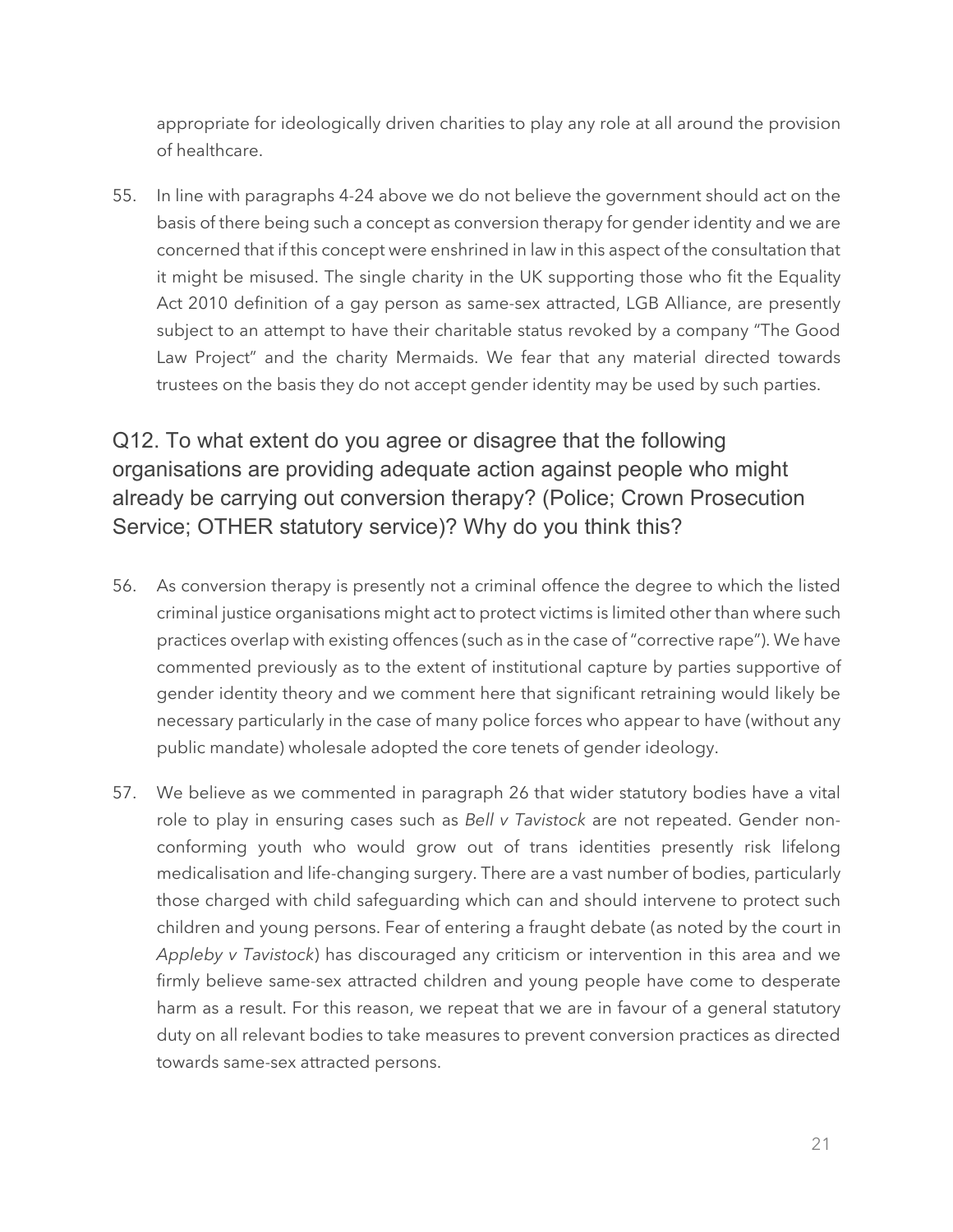58. In line with paragraphs 4-24 above we do not believe the government should act on the basis of there being such a concept as conversion therapy for gender identity and we can thus identify no instances of a state body acting in respect of "victims" who we believe are better described as patients presenting with assumed trans identities.

Q13. To what extent do you agree or disagree that the following organisations are providing adequate support for victims of conversion therapy? (Police; Crown Prosecution Service; OTHER statutory service)? Why do you think this?

#### And

#### Q14. Do you think that these services can do more to support victims of conversion therapy? If yes, what more do you think they could do?

- 59. The victims of modern gay conversion therapy are primarily detransitioners. Almost no support is available on the NHS and their voices are marginalised and often castigated by mainstream discourse. We believe this is a hugely neglected area of public policy where the Government has a moral obligation to act decisively. Detransitioners are badly in need of counselling, medical advice as to lifetime complications and wider support services to assist with the various secondary problems persons with lifelong medical conditions face.
- 60. As we suggested earlier, we believe the government should consult with detransitioners and the very few groups that represent and support them to work on building services for this currently neglected cohort.